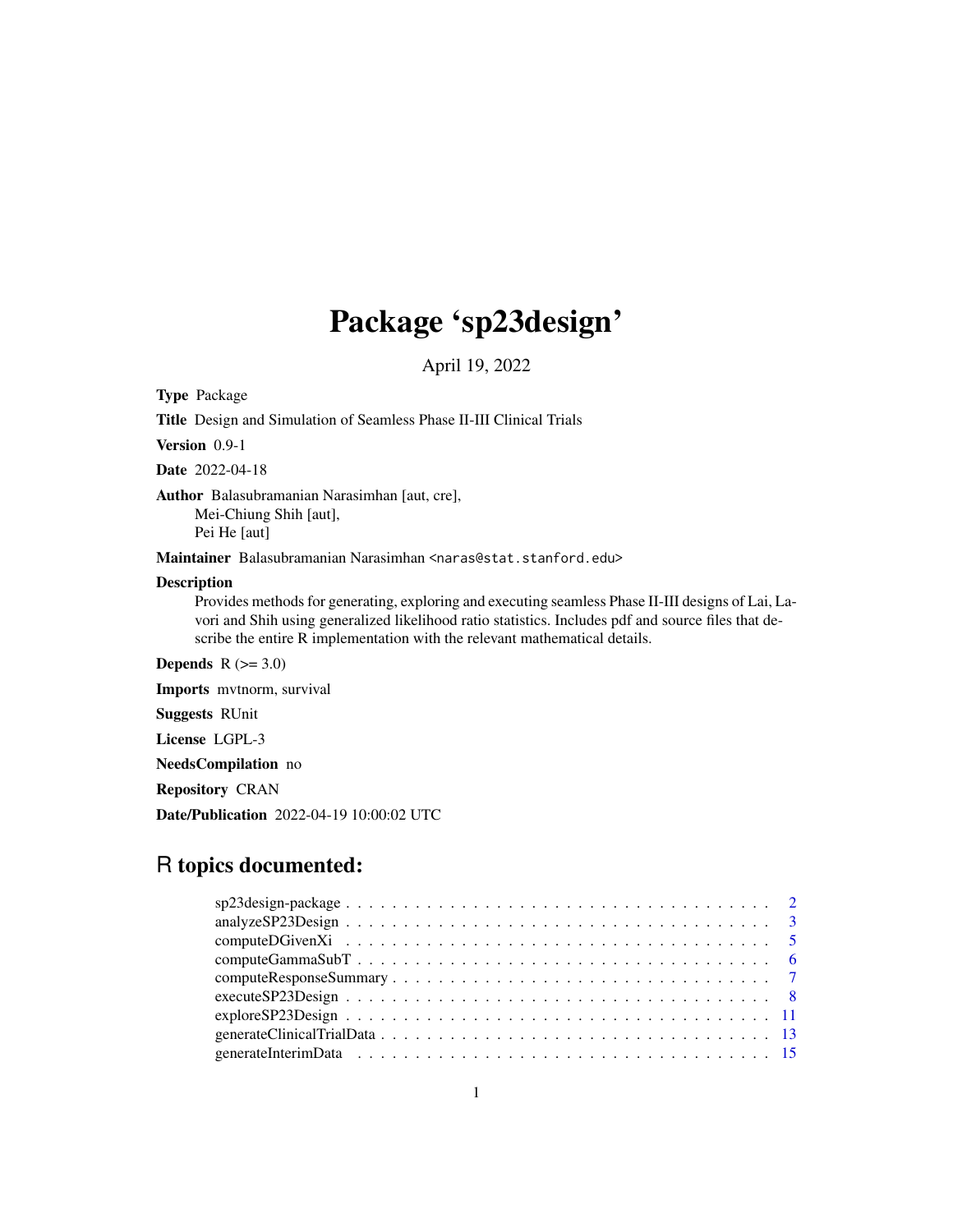## <span id="page-1-0"></span>2 sp23design-package

| Index |  |
|-------|--|
|       |  |

sp23design-package *sp23design: A package for the design, exploration and execution of seamless Phase II-II clinical trials*

## Description

This package implements the methodology described in the paper below

## Details

| Package:  | sp23design  |
|-----------|-------------|
| Type:     | Package     |
| Version:  | 1.0         |
| Date:     | 2011-05-05  |
| License:  | $L$ GPL $?$ |
| LazyLoad: | yes         |

The most important functions in this package are [generateSP23Design](#page-16-1), [exploreSP23Design](#page-10-1), [executeSP23Design](#page-7-1), and [analyzeSP23Design](#page-2-1)

## Author(s)

Mei-Chiung Shih, Balasubramanian Narasimhan, Pei He

Maintainer: Balasubramanian Narasimhan <naras@stat.stanford.edu>

## References

Lai, Tze Leung and Lavori, Philip W. and Shih, Mei-Chiung. Sequential Design of Phase II-III Cancer Trials, Statistics in Medicine, Volume 31, issue 18, p.1944-1960, 2012.

## Examples

## Not run: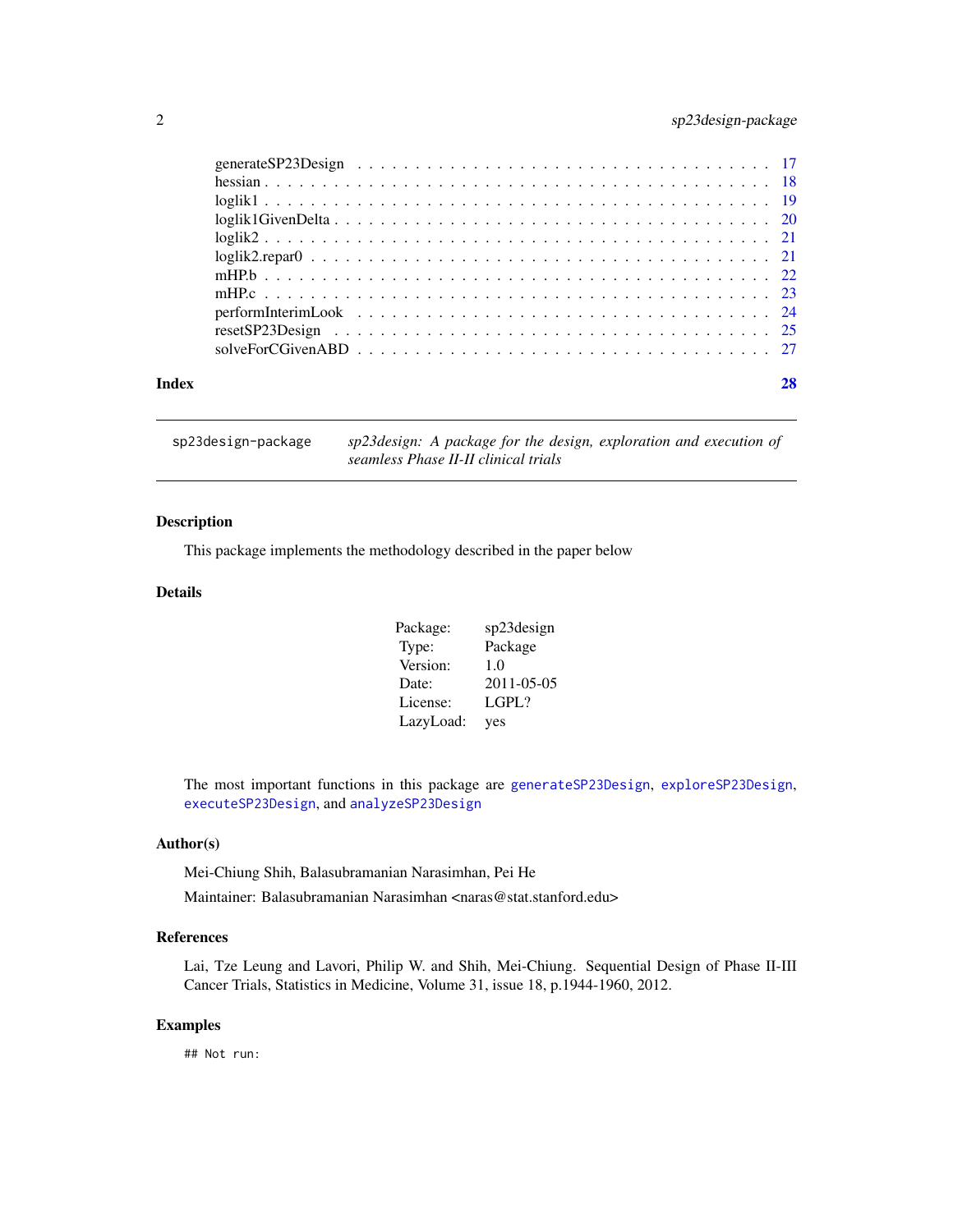```
catn \leq function(...) cat(..., "\n")
trialParameters <- list(minimumNumberOfEvents = 20,
                        minimumIncreasingInV = 0.2,numberRecruitedEachYear = c(80, 120, 160, 160),
                         followupTime = 3,
                         adminCensoringTime = 7,
                         interimLookTime = c(1, 2, 3, 5, 7),type1ErrorForResponse = 0.05,
                         type2ErrorForResponse = 0.01,
                         glrBoundarySidedness = "one", # one sided or two-sided
                         type1Error = 0.05,
                         type2Error = 0.10,
                         epsType1 = 1/3,
                        epsType2 = 1/3)trueParameters \leq list(p0 = 0.3,
                       p1 = 0.3,
                       pdiffHyp=0.3,
                        theta = list(alpha = 0,
                           beta = \theta.
                            gamma = 0,
                        baselineLambda = 0.35,
                        etaHyp = 0.25)
rngSeed <- 9872831
sp23Design <- generateSP23Design(trueParameters, trialParameters)
print(sp23Design)
trialHistory <- exploreSP23Design(sp23Design, numberOfSimulations=25, rngSeed=rngSeed)
result <- analyzeSP23Design(sp23Design, trialHistory)$designSummary
catn("numberOfTimesH0RIsRejectedAtFirstLook", result[["numberOfTimesH0RIsRejectedAtFirstLook"]])
catn("numberOfTimesH0RIsRejected", result[["numberOfTimesH0RIsRejected"]])
catn("numberOfTimesStoppedForFutility", result[["numberOfTimesStoppedForFutility"]])
catn("numberOfTimesH0SIsAccepted", result[["numberOfTimesH0SIsAccepted"]])
catn("numberOfTimesH0SIsRejected", result[["numberOfTimesH0SIsRejected"]])
catn("numberOfTimesFutilityDecidedAtLastLook",result[["numberOfTimesFutilityDecidedAtLastLook"]])
catn("numberOfTimesTrialEndedAtLook", result[["numberOfTimesTrialEndedAtLook"]])
catn("avgExitTime", result[["avgExitTime"]])
```
## End(Not run)

<span id="page-2-1"></span>analyzeSP23Design *Analyses the results of running a design. If a trial history, such as the result of the function* [executeSP23Design](#page-7-1) *or a history of the actual conduct of a single trial is provided, it returns the analysis results.*

#### **Description**

Produces analysis results from the run of a single trial or a number of simulations.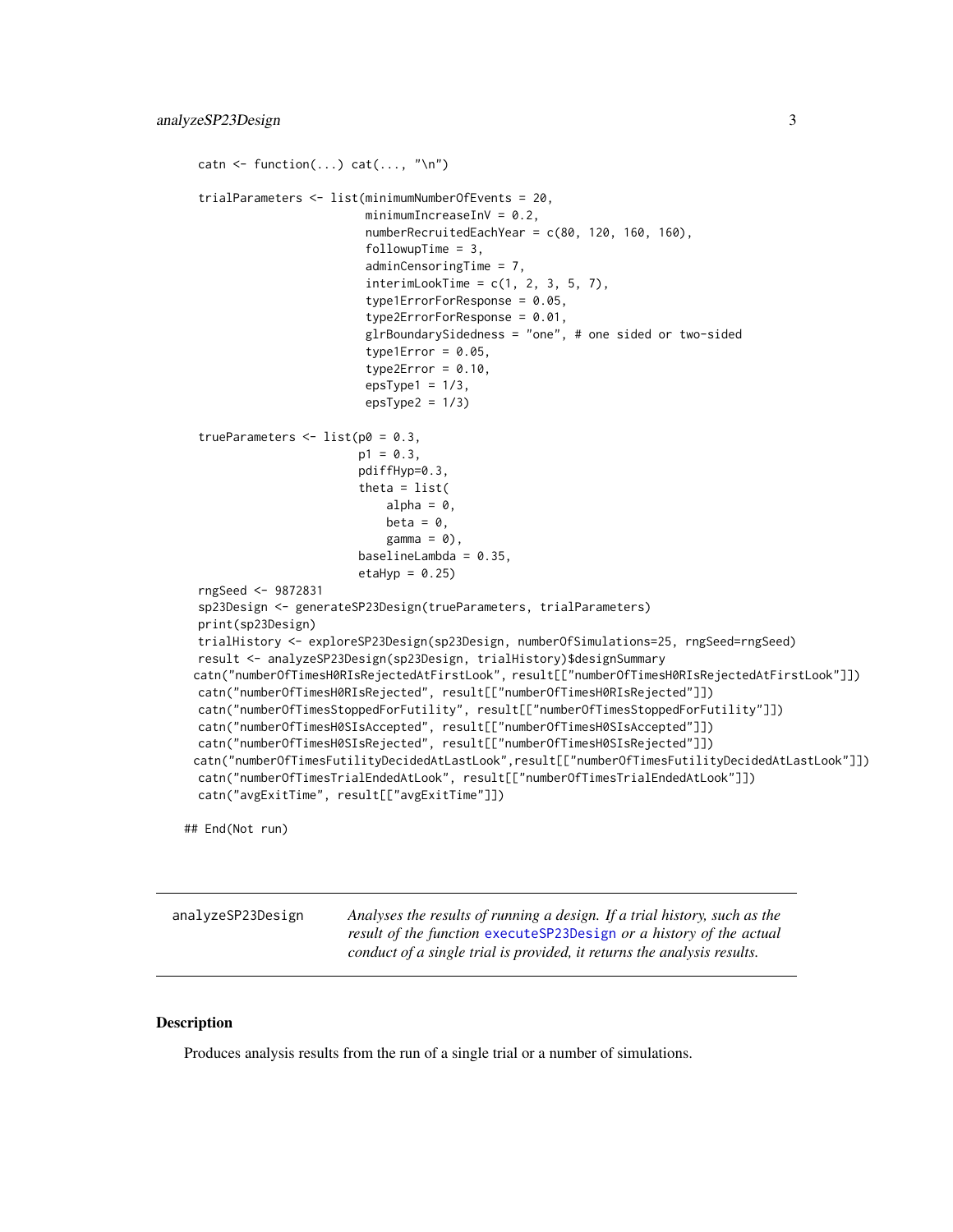#### <span id="page-3-0"></span>Usage

```
analyzeSP23Design(sp23Design, trialHistory = NULL, data = NULL,
  col = c("red", "red", "brown", "brown"), lty = c(1, 2, 1, 2))
```
#### Arguments

| sp23Design   | The design object typically produced by calling generateSP23Design.                                                                                                                                 |
|--------------|-----------------------------------------------------------------------------------------------------------------------------------------------------------------------------------------------------|
| trialHistory | Typically the result of calling executeSP23Design which is a single data frame,<br>or, the result produced by calling exploreSP23Design which is a list of data<br>frames, one for each simulation. |
| data         | This is only used when the argument trial History is a single data frame, in<br>which case, it should be the data generated in the clinical trial.                                                  |
| col          | Colors used for the survival plots                                                                                                                                                                  |
| lty          | Line types for the survival plots                                                                                                                                                                   |

## Details

If trialHistory is a single data frame, the naive response estimates and a survival plot are produced. Otherwise, the counts of the number of times the various hypothesis are rejected and other details are returned.

#### Value

A list of two items named responseSummary and designSummary If trialHistory is a single data frame, the naive response estimates are returned in responseSummary and a survival plot is produced. Otherwise, the counts of the number of times the various hypothesis are rejected and other details are returned in designSummary.

## Author(s)

Mei-Chiung Shih, Balasubramanian Narasimhan, Pei He

#### References

Lai, Tze Leung and Lavori, Philip W. and Shih, Mei-Chiung. Sequential Design of Phase II-III Cancer Trials, Statistics in Medicine, Volume 31, issue 18, p.1944-1960, 2012.

## Examples

```
## Not run:
 catn \leq function(...) cat(..., "\n")
 trialParameters <- list(minimumNumberOfEvents = 20,
                          minimumIncreasingInV = 0.2,numberRecruitedEachYear = c(80, 120, 160, 160),
                          followupTime = 3,
                          adminCensoringTime = 7,
                          interimLookTime = c(1, 2, 3, 5, 7),type1ErrorForResponse = 0.05,
```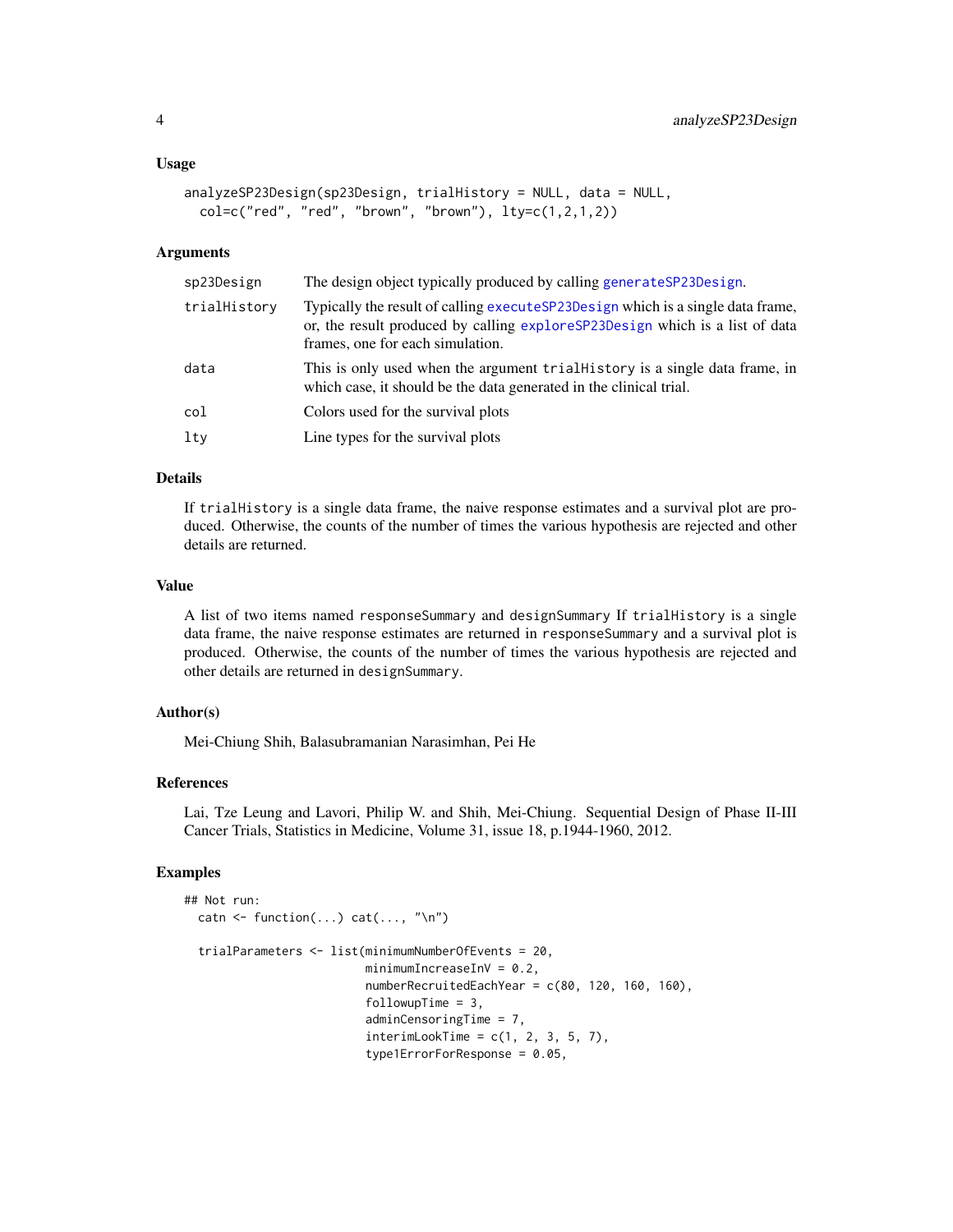```
type2ErrorForResponse = 0.01,
                         glrBoundarySidedness = "one", # one sided or two-sided
                        type1Error = 0.05,
                        type2Error = 0.10,
                        epsType1 = 1/3,
                        epsType2 = 1/3)trueParameters \leq list(p0 = 0.3,
                       p1 = 0.3,
                       pdiffHyp=0.3,
                        theta = list(
                           alpha = 0,
                           beta = 0,
                           gamma = 0,
                        baselineLambda = 0.35,
                        etaltyp = 0.25rngSeed <- 9872831
sp23Design <- generateSP23Design(trueParameters, trialParameters)
print(sp23Design)
trialHistory <- exploreSP23Design(sp23Design, numberOfSimulations=25, rngSeed=rngSeed)
result <- analyzeSP23Design(sp23Design, trialHistory)$designSummary
catn("numberOfTimesH0RIsRejectedAtFirstLook",result[["numberOfTimesH0RIsRejectedAtFirstLook"]])
catn("numberOfTimesH0RIsRejected", result[["numberOfTimesH0RIsRejected"]])
catn("numberOfTimesStoppedForFutility", result[["numberOfTimesStoppedForFutility"]])
catn("numberOfTimesH0SIsAccepted", result[["numberOfTimesH0SIsAccepted"]])
catn("numberOfTimesH0SIsRejected", result[["numberOfTimesH0SIsRejected"]])
catn("numberOfTimesFutilityDecidedAtLastLook",result[["numberOfTimesFutilityDecidedAtLastLook"]])
catn("numberOfTimesTrialEndedAtLook", result[["numberOfTimesTrialEndedAtLook"]])
catn("avgExitTime", result[["avgExitTime"]])
```
## End(Not run)

computeDGivenXi *Given the estimates of the* π *and* θ*, compute* d*.*

#### Description

This function computes  $d$  via

$$
d(\pi,\xi) = \{\pi_0 a + (1-\pi_0)\} - \{\pi_1 abc + (1-\pi_1)b\}
$$

## Usage

computeDGivenXi(piVec, xiVec)

## Arguments

| piVec | The two-element vector of $(\pi_0, \pi_1)$                                    |
|-------|-------------------------------------------------------------------------------|
| xiVec | The three-element vector of $(a = e^{\alpha}, b = e^{\beta}, c = e^{\gamma})$ |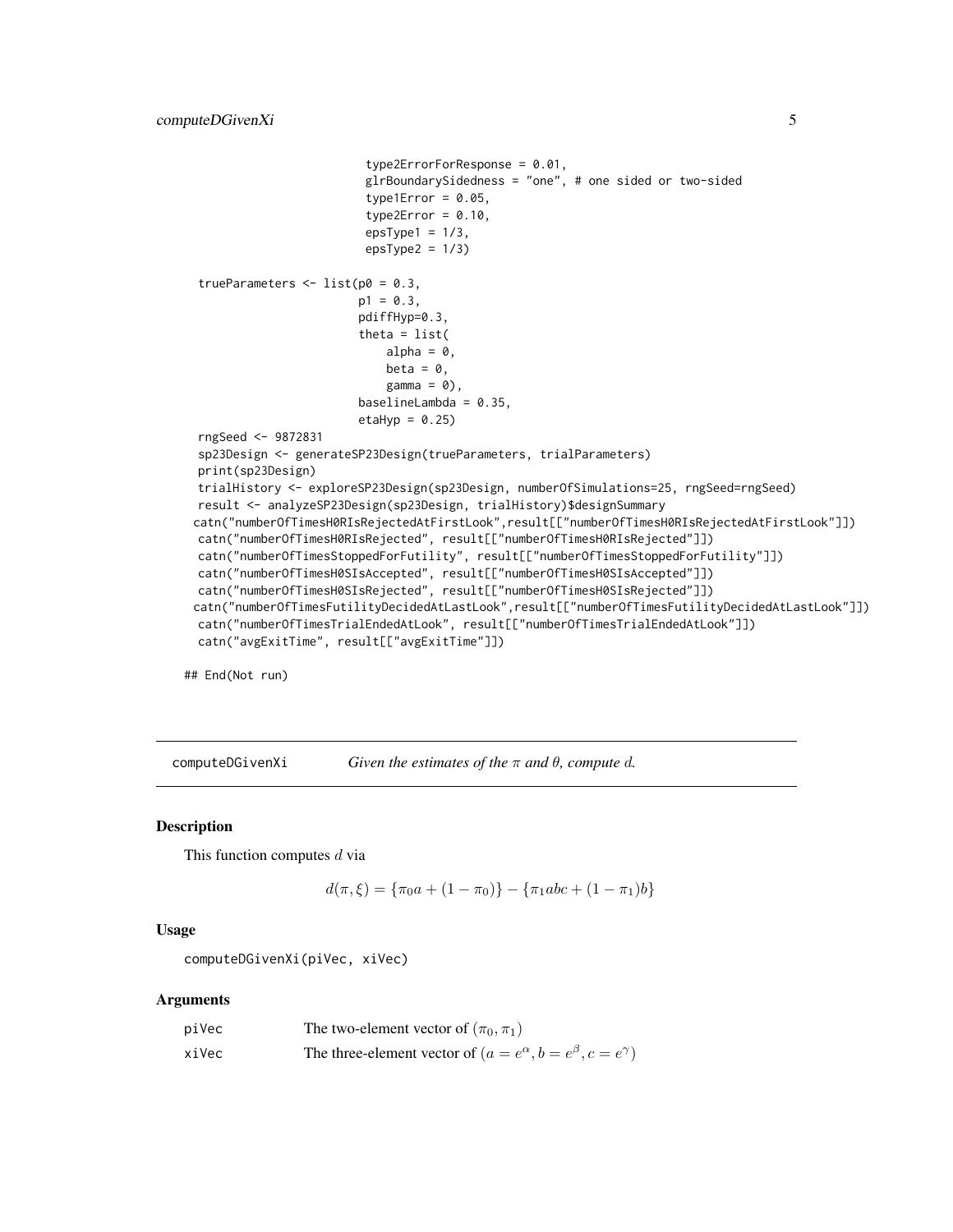<span id="page-5-0"></span>This is an approximation to the hazard ratio

#### Value

The computed value of  $d$ , a scalar

### Author(s)

Mei-Chiung Shih, Balasubramanian Narasimhan, Pei He

## References

Lai, Tze Leung and Lavori, Philip W. and Shih, Mei-Chiung. Sequential Design of Phase II-III Cancer Trials, Statistics in Medicine, Volume 31, issue 18, p.1944-1960, 2012.

| computeGammaSubT | Compute the estimate of the variance of the generalized likelihood ra- |
|------------------|------------------------------------------------------------------------|
|                  | <i>tio statistic at time t</i>                                         |

## **Description**

This function computes the variance of the generalized likelihood ratio statistic at interim stopping times

## Usage

```
computeGammaSubT(thetaHat, pi, interimData)
```
## Arguments

| thetaHat    | The three-element vector of $(\alpha, \beta, \gamma)$ |
|-------------|-------------------------------------------------------|
| рi          | The two-element vector of $(\pi_0, \pi_1)$            |
| interimData | The interim data at time t as a data frame            |

## Details

The function builds a hessian matrix and uses a reparametrization to compute  $\Gamma_t$ , the variance of the generalized likelihood ration stochastic process at time \$t\$.

#### Value

A scalar value of the variance  $\Gamma_t$ 

## Author(s)

Mei-Chiung Shih, Balasubramanian Narasimhan, Pei He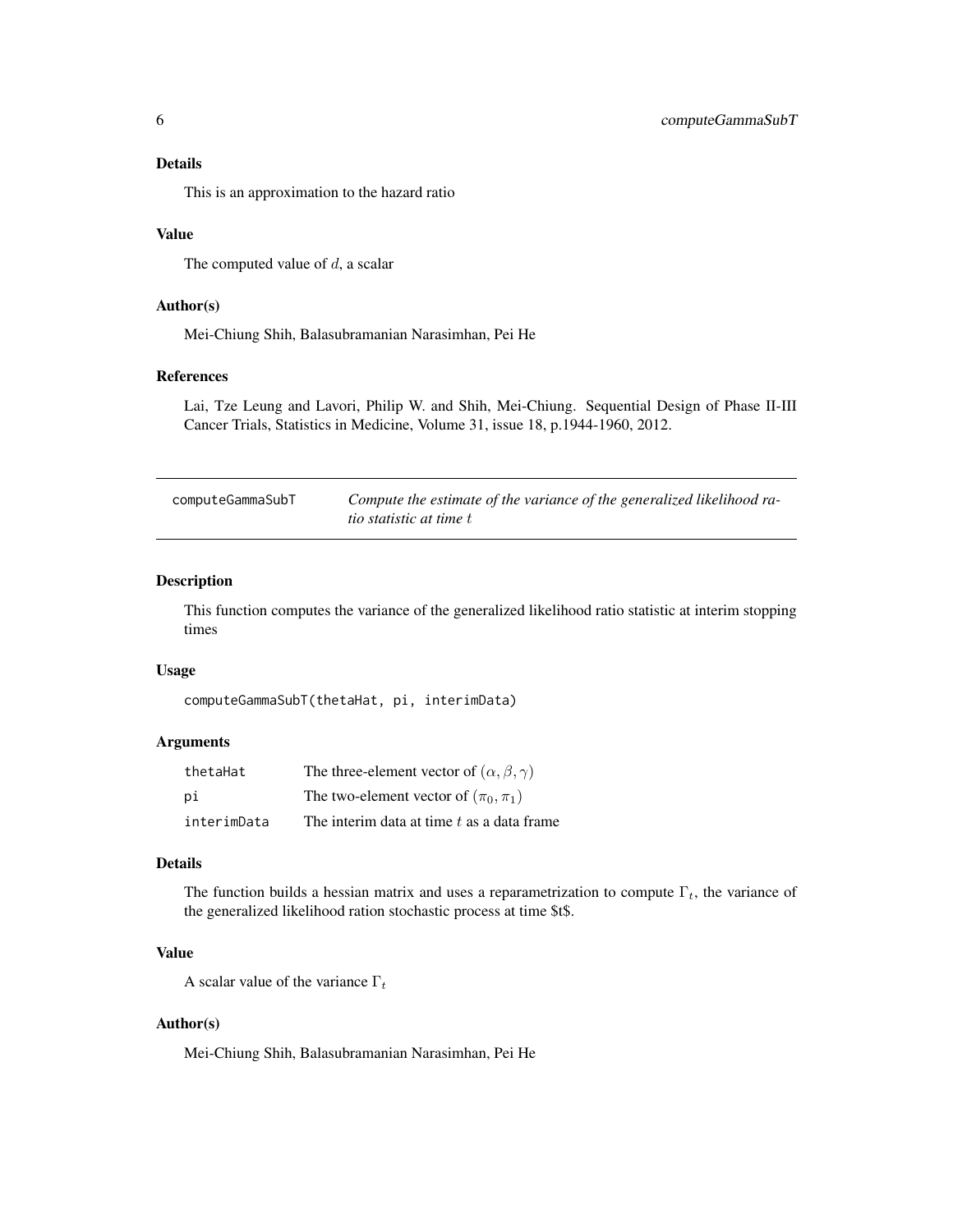## <span id="page-6-0"></span>References

Lai, Tze Leung and Lavori, Philip W. and Shih, Mei-Chiung. Sequential Design of Phase II-III Cancer Trials, Statistics in Medicine, Volume 31, issue 18, p.1944-1960, 2012.

<span id="page-6-1"></span>computeResponseSummary

*Given interim data, compute the response end-point summary*

## Description

Compute the response end-point summary for interim data. This will include the proportion of responses, the proportion of people on treatment and control etc.

## Usage

```
computeResponseSummary(interimData)
```
## Arguments

interimData The interim data for the clinical trial

#### Details

The result is a vector of counts and proportions

#### Value

| mØ                     | number on control arm                             |  |
|------------------------|---------------------------------------------------|--|
| m1                     | number on treatment arm                           |  |
| y0                     | number of responses in control                    |  |
| y1                     | number of responses in treatment                  |  |
| numberOfTotalResponses |                                                   |  |
|                        | number of total responses in both arms            |  |
| controlRespProp        |                                                   |  |
|                        | the proportion of responders in control arm       |  |
| treatmentRespProp      |                                                   |  |
|                        | the proportion of responders in the treatment arm |  |
| pooledProp             | the pooled response proportion                    |  |

#### Author(s)

Mei-Chiung Shih, Balasubramanian Narasimhan, Pei He

#### References

Lai, Tze Leung and Lavori, Philip W. and Shih, Mei-Chiung. Sequential Design of Phase II-III Cancer Trials, Statistics in Medicine, Volume 31, issue 18, p.1944-1960, 2012.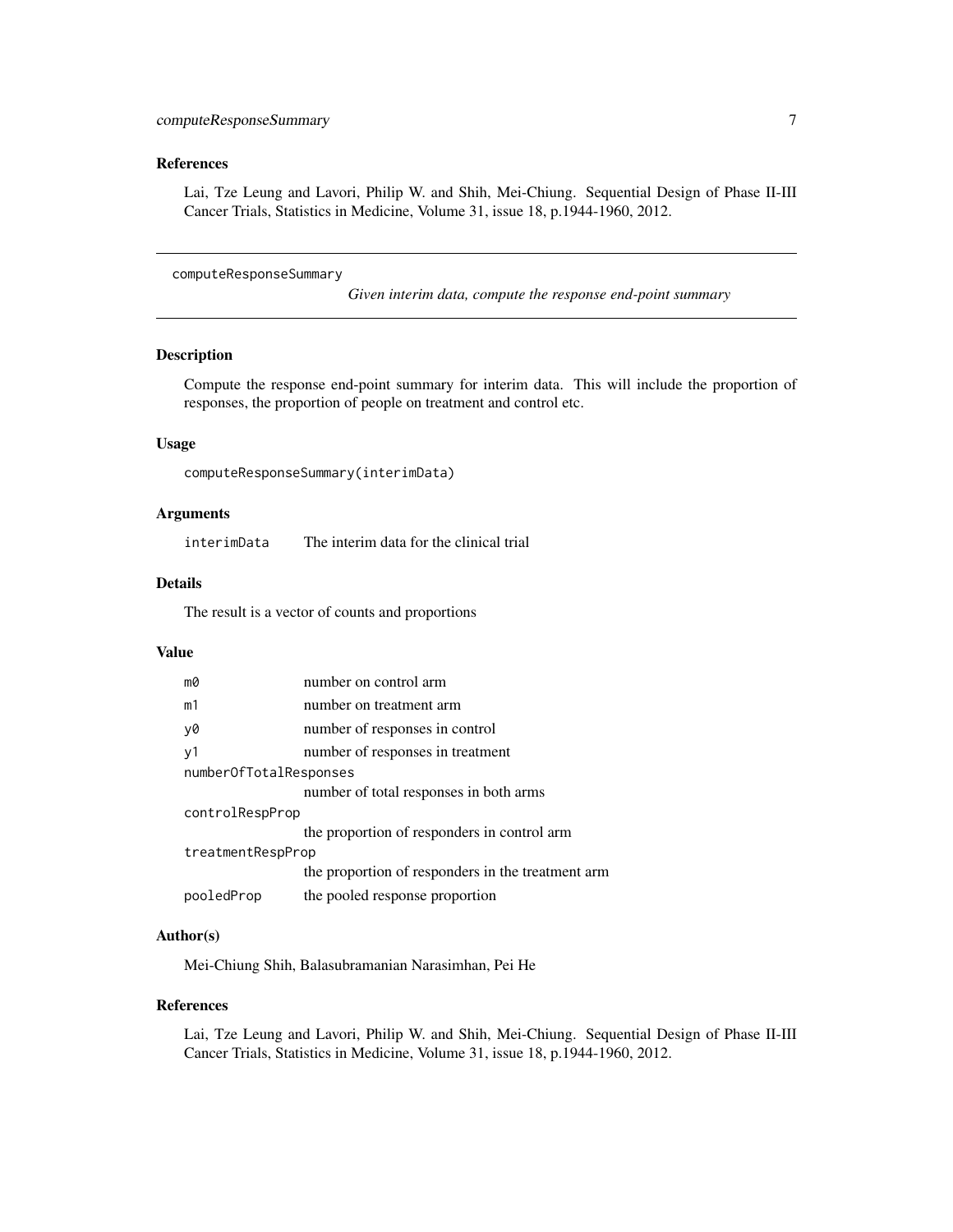#### Examples

```
## Not run:
 trialParameters <- list(minimumNumberOfEvents = 20,
                              minimumIncreaseInV = 0.2,
                              numberRecruitedEachYear = c(80, 120, 160, 160),
                              followupTime = 3,
                              adminCensoringTime = 7,
                              interimLookTime = c(1, 2, 3, 5, 7),type1ErrorForResponse = 0.05,
                              type2ErrorForResponse = 0.01,
                              glrBoundarySidedness = "one", # one sided or two-sided
                              type1Error = 0.05,
                              type2Error = 0.10,
                              epsType1 = 1/3,
                              epsType2 = 1/3trueParameters \leq list(p0 = 0.3,
                             p1 = 0.3,
                             pdiffHyp=0.3,
                             theta = list(alpha = 0,
                                     beta = \theta,
                                     gamma = 0,
                             baselineLambda = 0.35,
                             etaHyp = 0.25)
 rngSeed <- 9872831
 d <- generateClinicalTrialData(nRec = trialParameters$numberRecruitedEachYear,
                                     nFUp = trialParameters$followupTime,
                                     pi0 = trueParameters$p0,
                                     pi1 = trueParameters$p1,
                                     theta = trueParameters$theta,
                                     lambda0 = trueParameters$baselineLambda)
 dInterim <- generateInterimData(d, trialParameters$interimLookTime[2],
                                      trialParameters$adminCensoringTime)
 computeResponseSummary(dInterim)
## End(Not run)
```
<span id="page-7-1"></span>executeSP23Design *Given a design object, interim data and the current calendar time, conduct the interim analysis for the time*

#### **Description**

This function is designed to be used in the field. Assuming a particular design is chosen, it conducts the interim analysis for a specific calendar time and provides the means for deciding whether to stop for futility or efficacy.

<span id="page-7-0"></span>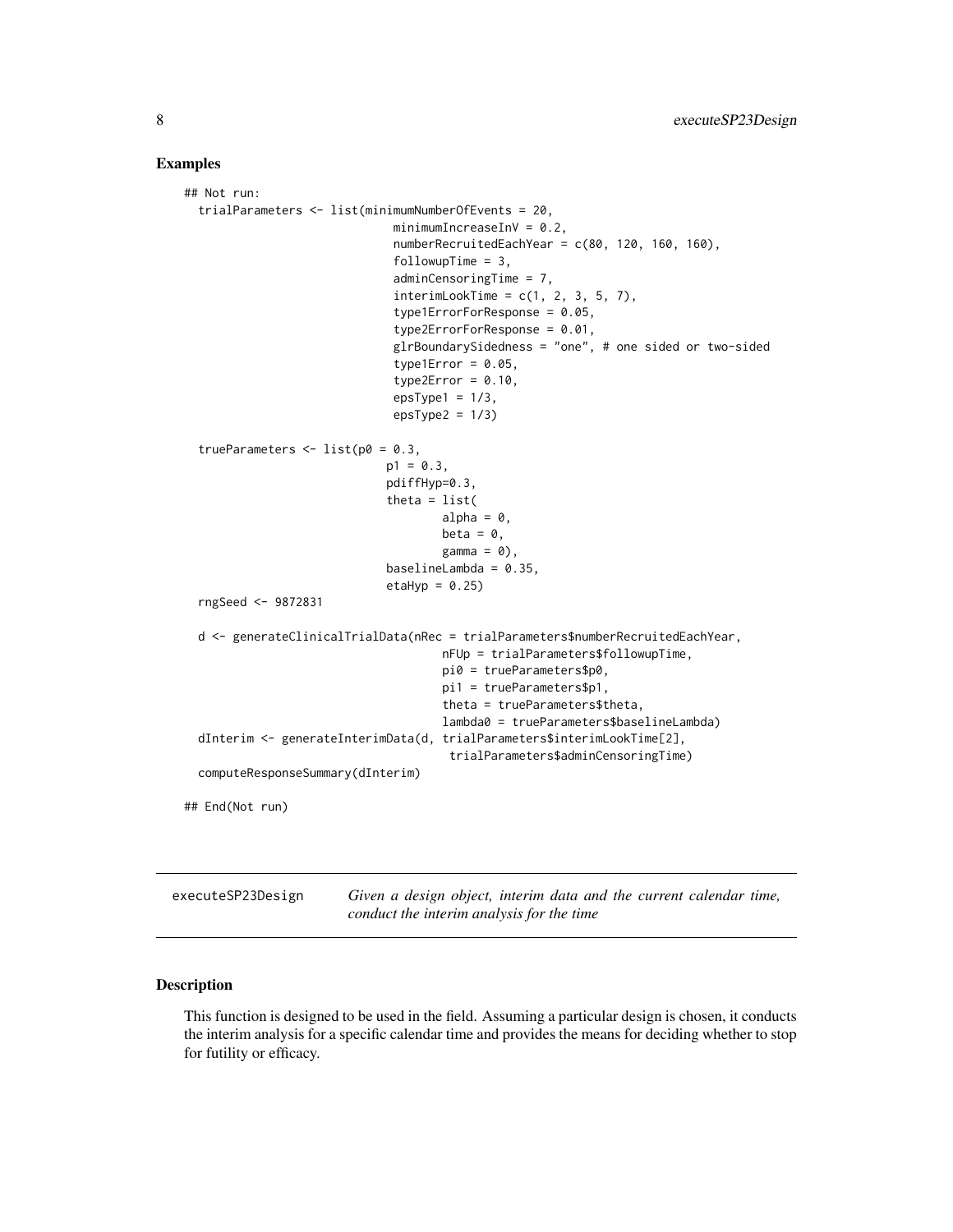## <span id="page-8-0"></span>Usage

```
executeSP23Design(sp23DesignObject, data, currentCalendarTime)
```
#### Arguments

sp23DesignObject A seamless phase II-III design object, typically one produced by the [generateSP23Design](#page-16-1) function data The interim data, something akin to that produced by the function [generateInterimData](#page-14-1) currentCalendarTime The current calendar time of the interim data. This better be one of the specified interim looks, or the function stops.

## Details

This function is designed to be used in the field, although there are parts of it that are currently problematic. For example, in the field, there is typically no inkling of a responder or non-responder and yet the function as it currently stands is too wedded to the simulation scenario. Not hard to fix though.

## Value

A vector of quantities is returned.

| m0         | number on control arm                                                           |
|------------|---------------------------------------------------------------------------------|
| m1         | number on treatment arm                                                         |
| y0         | number of responses in control                                                  |
| y1         | number of responses in treatment                                                |
| pi0Hat     | estimate of the proportion of responders among control                          |
| pi1Hat     | estimate of the proportion of responders among treatment                        |
| pi0HatH0   | estimate of the proportion of responders among control under $H_0$              |
| pi1HatH0   | estimate of the proportion of responders among control under $H_0$              |
| pi0HatH1   | estimate of the proportion of responders among control under $H_1$              |
| pi1HatH1   | estimate of the proportion of responders among control under $H_1$              |
| glrRespH0  | estimate of the generalized likelihood ratio statistic for response under $H_0$ |
| glrRespH1  | estimate of the generalized likelihood ratio statistic for response under $H_1$ |
| glrSurvH0  | estimate of the generalized likelihood ratio statistic for survival under $H_0$ |
| glrSurvH1  | estimate of the generalized likelihood ratio statistic for survival under $H_1$ |
| alphaHat   | the estimate of $\alpha$                                                        |
| alphaHatH0 | the estimate of $\alpha$ under $H_0$                                            |
| alphaHatH1 | the estimate of $\alpha$ under $H_1$                                            |
| betaHat    | the estimate of $\beta$                                                         |
| betaHatH0  | the estimate of $\beta$ under $H_0$                                             |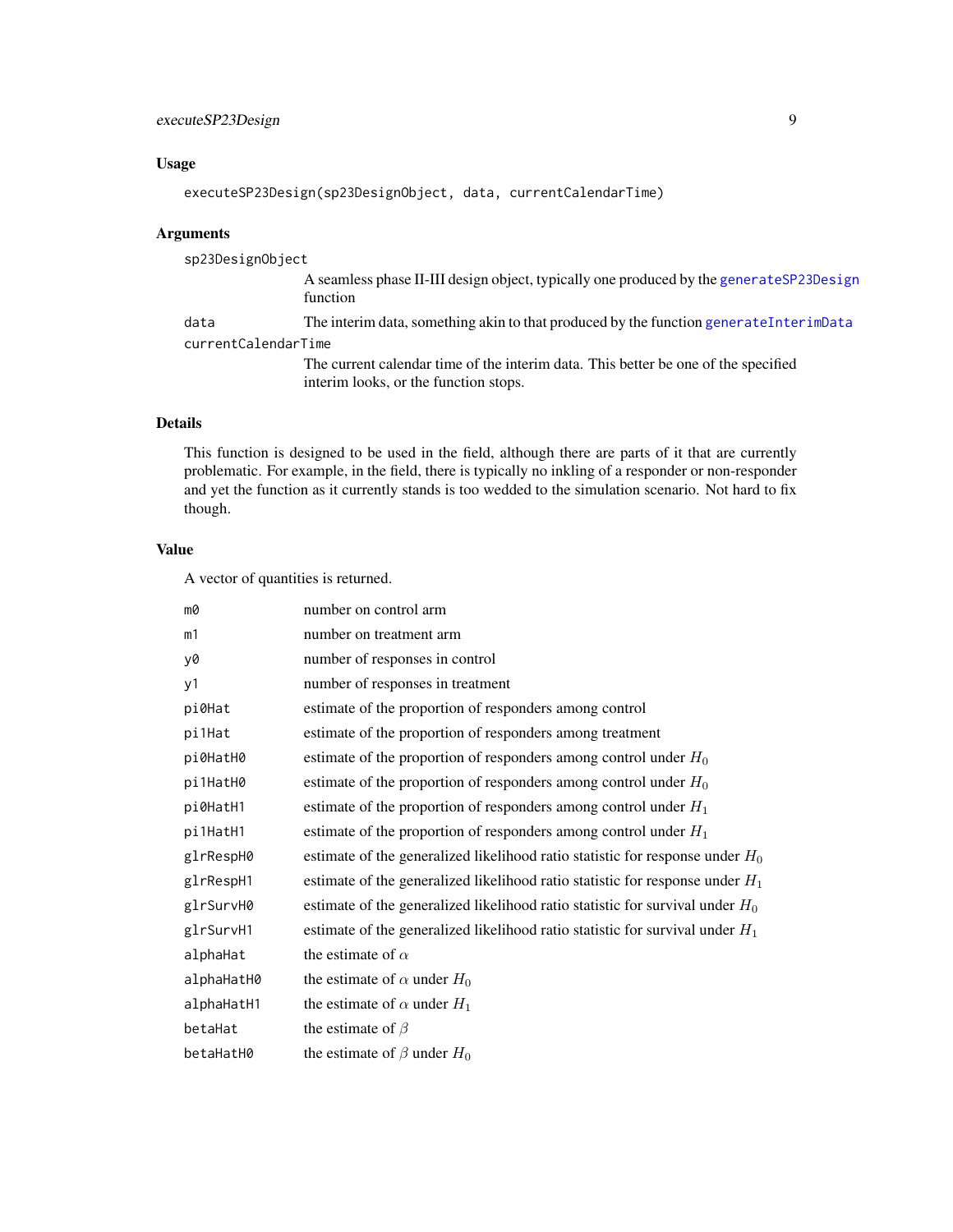| betaHatH1    | the estimate of $\beta$ under $H_1$                                        |
|--------------|----------------------------------------------------------------------------|
| gammaHat     | the estimate of $\gamma$                                                   |
| gammaHatH0   | the estimate of $\gamma$ under $H_0$                                       |
| gammaHatH1   | the estimate of $\gamma$ under $H_1$                                       |
| hazard       | the estimate of $d$                                                        |
| $\mathsf{V}$ | the estimate of $\Gamma_t$                                                 |
| rejectH0R    | a flag indicating if \$H_0^R\$ was rejected at the interim look            |
| acceptH0R    | a flag indicating if \$H_0^R\$ was accepted (futility) at the interim look |
| rejectH0S    | a flag indicating if \$H_0^S\$ was rejected at the interim look            |
| acceptH0S    | a flag indicating if \$H_0^S\$ was accepted (futility) at the interim look |
| b.metas.Last | the last Haybittle-Peto boundary for the survival end-point, if computed   |

#### Author(s)

Mei-Chiung Shih, Balasubramanian Narasimhan, Pei He

## References

Lai, Tze Leung and Lavori, Philip W. and Shih, Mei-Chiung. Sequential Design of Phase II-III Cancer Trials, Statistics in Medicine, Volume 31, issue 18, p.1944-1960, 2012.

## Examples

```
## Not run:
 trialParameters <- list(minimumNumberOfEvents = 20,
                              minimumIncreasingInV = 0.2,numberRecruitedEachYear = c(80, 120, 160, 160),
                              followupTime = 3,
                              adminCensoringTime = 7,
                              interimLookTime = c(1, 2, 3, 5, 7),type1ErrorForResponse = 0.05,
                              type2ErrorForResponse = 0.01,
                              glrBoundarySidedness = "one", # one sided or two-sided
                              type1Error = 0.05,
                              type2Error = 0.10,
                              epsType1 = 1/3,
                              epsType2 = 1/3)trueParameters \le list(p0 = 0.3,
                             p1 = 0.3,
                             pdiffHyp=0.3,
                             theta = list(alpha = 0,
                                     beta = \theta,
                                     gamma = 0,
                             baselineLambda = 0.35,
                             etaHyp = 0.25)
 rngSeed <- 9872831
```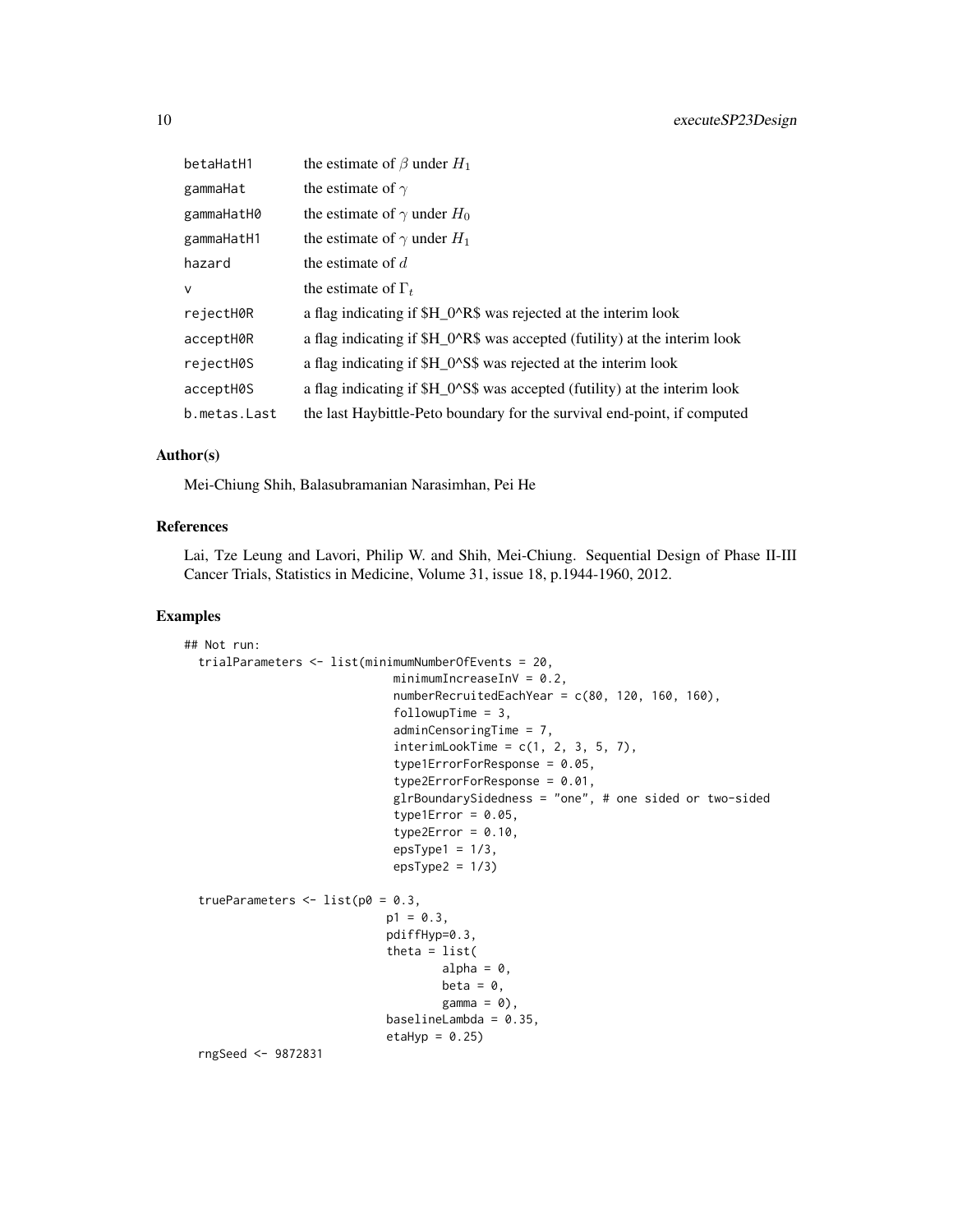```
sp23Design <- generateSP23Design(trueParameters, trialParameters)
d <- generateClinicalTrialData(nRec = trialParameters$numberRecruitedEachYear,
                               nFUp = trialParameters$followupTime,
                               pi0 = trueParameters$p0,
                               pi1 = trueParameters$p1,
                               theta = trueParameters$theta,
                               lambda0 = trueParameters$baselineLambda)
result <- executeSP23Design(sp23Design, d, trialParameters$interimLookTime[2])
```
## End(Not run)

<span id="page-10-1"></span>exploreSP23Design *Explore a specified design by simulation*

#### Description

Explore a chosen design by generating simulated datasets and storing data from simulations for further analysis

#### Usage

```
exploreSP23Design(sp23Design, numberOfSimulations = 25, rngSeed = 12345,
showProgress = TRUE)
```
## Arguments

| sp23Design          | A design object typically created by the function generate SP23Design |
|---------------------|-----------------------------------------------------------------------|
| numberOfSimulations |                                                                       |
|                     | The number of simulations to use, default 25                          |
| rngSeed             | A seed for the random number generator for reproducibility            |
| showProgress        | A flag (default TRUE) to show progress or not                         |

#### Details

This function is used while exploring the characteristics of a design. Results are accumulated and can be fed into analysis functions to inform choices.

## Value

A list of length numberOfSimulations where each entry is a data frame with number of interim looks rows and the following variables in the column.

| mØ             | number on control arm            |
|----------------|----------------------------------|
| m1             | number on treatment arm          |
| v0             | number of responses in control   |
| v <sub>1</sub> | number of responses in treatment |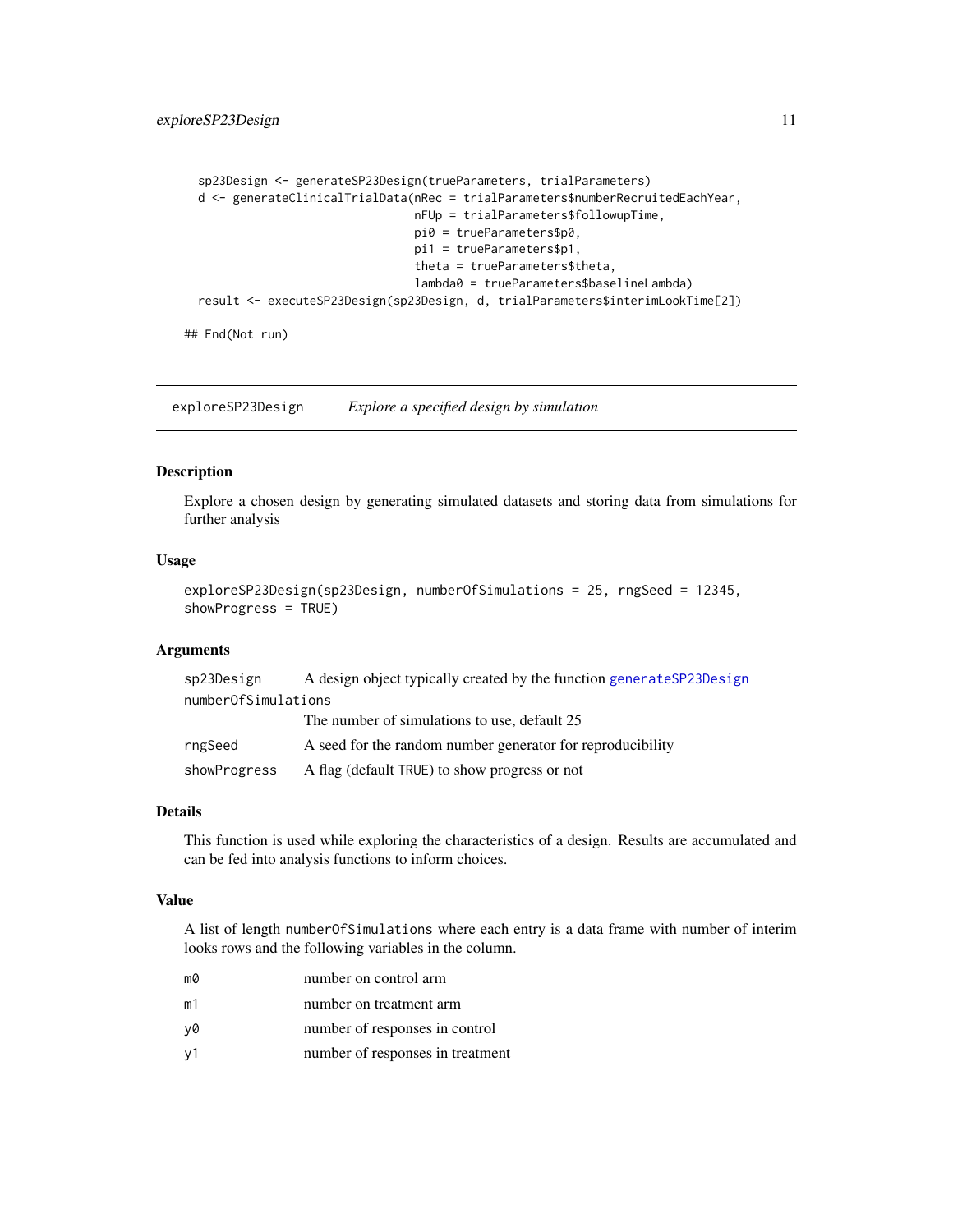| pi0Hat       | estimate of the proportion of responders among control                          |
|--------------|---------------------------------------------------------------------------------|
| pi1Hat       | estimate of the proportion of responders among treatment                        |
| pi0HatH0     | estimate of the proportion of responders among control under $H_0$              |
| pi1HatH0     | estimate of the proportion of responders among control under $H_0$              |
| pi0HatH1     | estimate of the proportion of responders among control under $H_1$              |
| pi1HatH1     | estimate of the proportion of responders among control under $H_1$              |
| glrRespH0    | estimate of the generalized likelihood ratio statistic for response under $H_0$ |
| glrRespH1    | estimate of the generalized likelihood ratio statistic for response under $H_1$ |
| glrSurvH0    | estimate of the generalized likelihood ratio statistic for survival under $H_0$ |
| glrSurvH1    | estimate of the generalized likelihood ratio statistic for survival under $H_1$ |
| alphaHat     | the estimate of $\alpha$                                                        |
| alphaHatH0   | the estimate of $\alpha$ under $H_0$                                            |
| alphaHatH1   | the estimate of $\alpha$ under $H_1$                                            |
| betaHat      | the estimate of $\beta$                                                         |
| betaHatH0    | the estimate of $\beta$ under $H_0$                                             |
| betaHatH1    | the estimate of $\beta$ under $H_1$                                             |
| gammaHat     | the estimate of $\gamma$                                                        |
| gammaHatH0   | the estimate of $\gamma$ under $H_0$                                            |
| gammaHatH1   | the estimate of $\gamma$ under $H_1$                                            |
| hazard       | the estimate of $d$                                                             |
| v            | the estimate of $\Gamma_t$                                                      |
| rejectH0R    | a flag indicating if \$H_0^R\$ was rejected at the interim look                 |
| acceptH0R    | a flag indicating if \$H_0^R\$ was accepted (futility) at the interim look      |
| rejectH0S    | a flag indicating if \$H_0^S\$ was rejected at the interim look                 |
| acceptH0S    | a flag indicating if \$H_0^S\$ was accepted (futility) at the interim look      |
| b.metas.Last | the last Haybittle-Peto boundary for the survival end-point, if computed        |

## Author(s)

Mei-Chiung Shih, Balasubramanian Narasimhan, Pei He

## References

Lai, Tze Leung and Lavori, Philip W. and Shih, Mei-Chiung. Sequential Design of Phase II-III Cancer Trials, Statistics in Medicine, 2011, (submitted).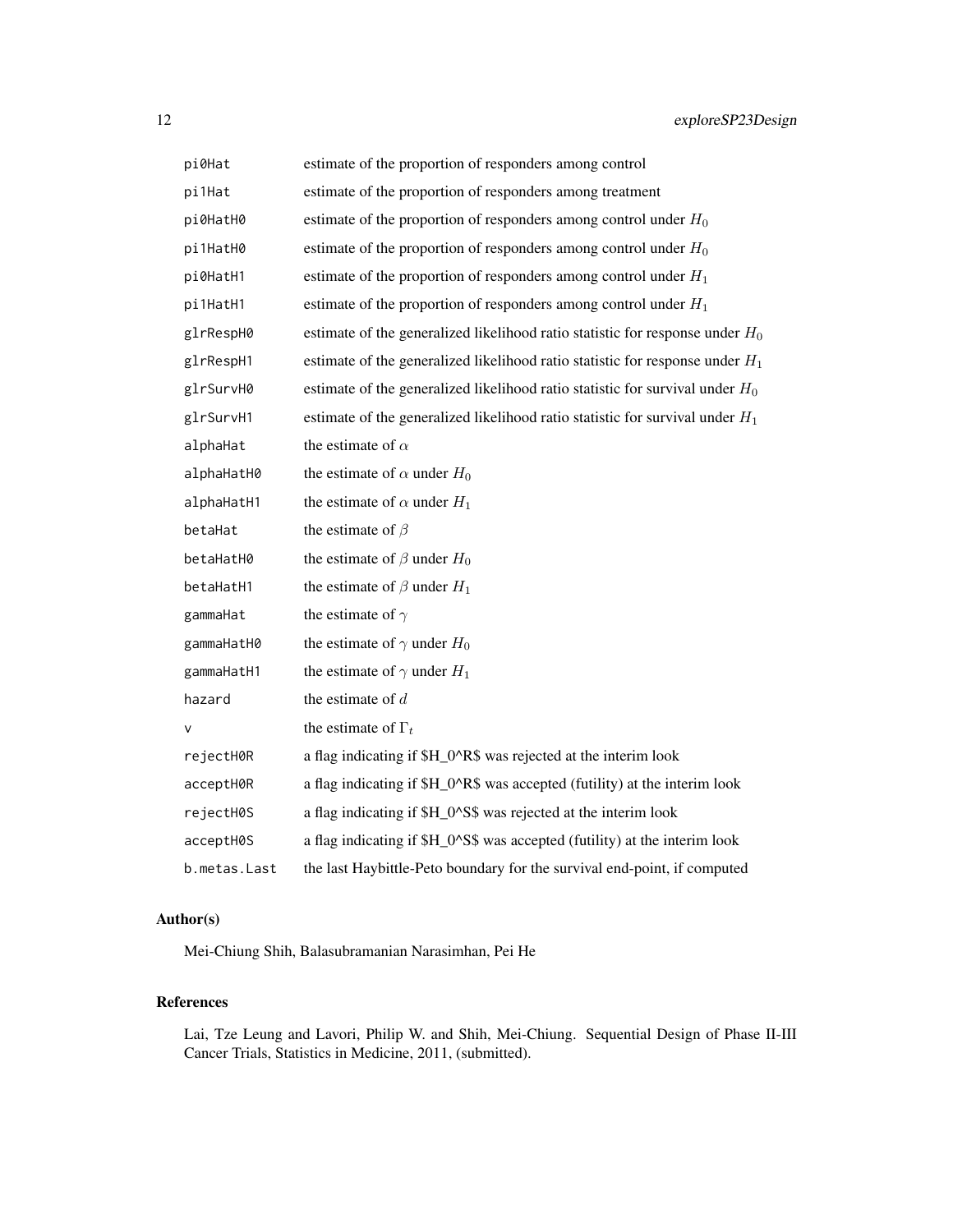#### <span id="page-12-0"></span>Examples

```
## Not run:
 trialParameters <- list(minimumNumberOfEvents = 20,
                          minimumIncreaseInV = 0.2,
                          numberRecruitedEachYear = c(80, 120, 160, 160),
                          followupTime = 3,
                          adminCensoringTime = 7,
                          interimLookTime = c(1, 2, 3, 5, 7),type1ErrorForResponse = 0.05,
                          type2ErrorForResponse = 0.01,
                          glrBoundarySidedness = "one", # one sided or two-sided
                          type1Error = 0.05,
                          type2Error = 0.10,
                          epsType1 = 1/3,
                          epsType2 = 1/3)## Case C of table 1 in paper
 caseC.TrueParameters \leq - list(p0 = 0.3,
                               p1 = 0.6,
                               pdiffHyp=0.3,
                               theta = list(
                                   alpha = 0,
                                   beta = \theta,
                                   gamma = 0,
                               baselineLambda = 0.35,
                               etaHyp = 0.25)
 ## Do case C as example
 sp23Design <- generateSP23Design(caseC.TrueParameters, trialParameters)
 trialHistory <- exploreSP23Design(sp23Design, numberOfSimulations=25, rngSeed=2387487)
```

```
## End(Not run)
```
generateClinicalTrialData

*A function to generate some clinical trial data according the joint model of response and survival for simulations*

## Description

The data is generated according to the model specified in the reference below, specifically,

$$
\lambda(t | Y, Z) = \lambda_0(t) \exp(\alpha Y + \beta Z + \gamma Y Z)
$$

#### Usage

generateClinicalTrialData(nRec, nFUp, pi0, pi1, theta, lambda0, blockSize = 10)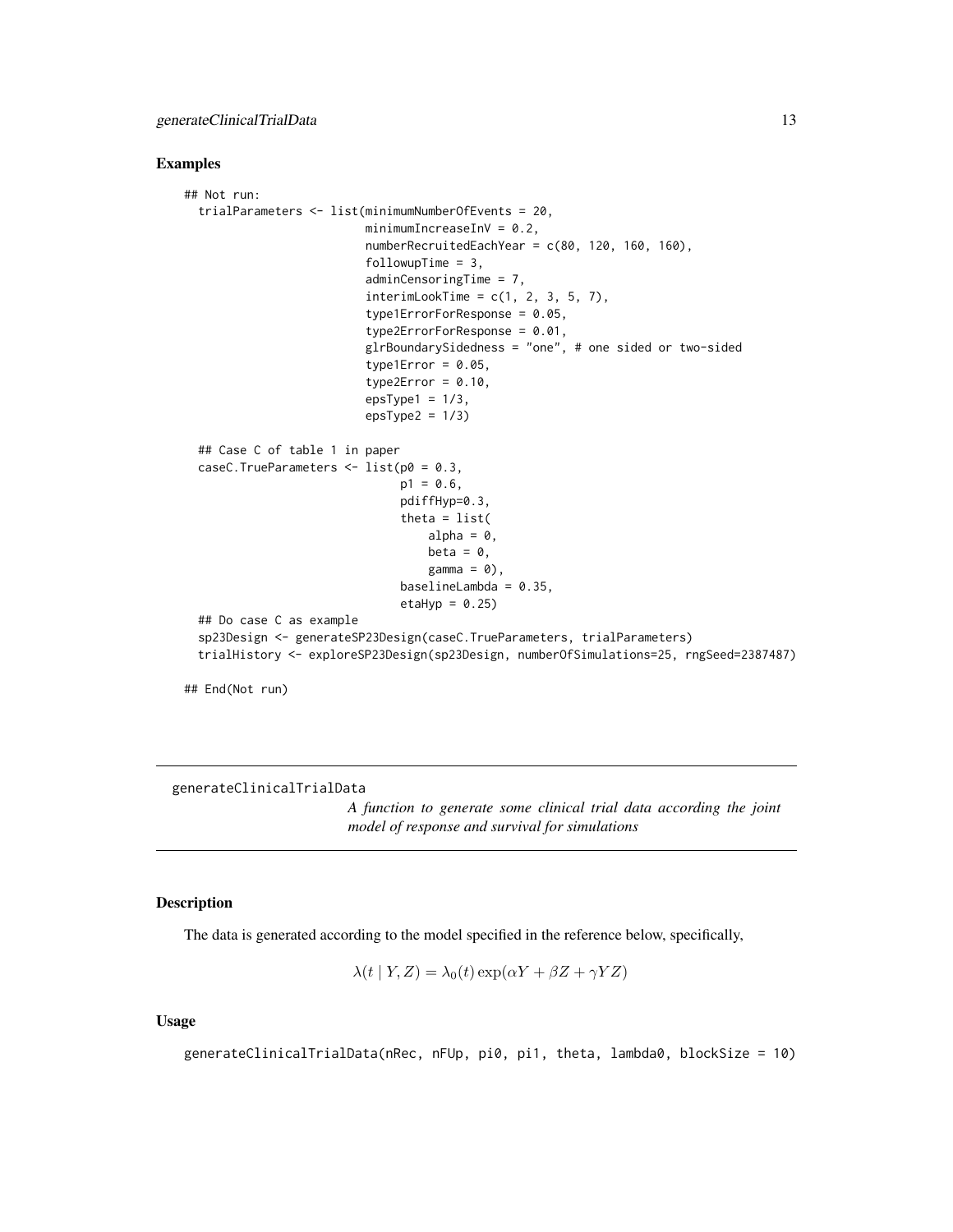## Arguments

| nRec      | the number of patients recruited every year. Length(nRec) is the number of years<br>of recruitment |
|-----------|----------------------------------------------------------------------------------------------------|
| nFUp      | the number of additional years of followup                                                         |
| pi0       | the probability of response under control arm                                                      |
| pi1       | the probability of response under treatment arm                                                    |
| theta     | the three dimensional parameter $(\alpha, \beta, \gamma)$ of the joint response/survival model     |
| lambda0   | the baseline hazard rate                                                                           |
| blockSize | the size of the blocks for randomization of the treatment/control; we use block<br>randomization   |

#### Details

Generates data from an exponentail distribution according to the model and adhering to the recruitment goals for each calendar year

## Value

A data frame consisting of the following variables.

| entryTime          | entry time of the patient into the trial                  |
|--------------------|-----------------------------------------------------------|
| responseIndicator  |                                                           |
|                    | an indicator of patient being a responder or not          |
| treatmentIndicator |                                                           |
|                    | an indicator of patient being in treatment arm or control |
| timeToEvent        | the time to event or death in the language of the paper   |

#### Author(s)

Mei-Chiung Shih, Balasubramanian Narasimhan, Pei He

#### References

Lai, Tze Leung and Lavori, Philip W. and Shih, Mei-Chiung. Sequential Design of Phase II-III Cancer Trials, Statistics in Medicine, Volume 31, issue 18, p.1944-1960, 2012.

## Examples

```
trialParameters <- list(minimumNumberOfEvents = 20,
                            minimumIncreasingInV = 0.2,numberRecruitedEachYear = c(80, 120, 160, 160),
                            followupTime = 3,
                            adminCensoringTime = 7,
                            interimLookTime = c(1, 2, 3, 5, 7),type1ErrorForResponse = 0.05,
                            type2ErrorForResponse = 0.01,
                            glrBoundarySidedness = "one", # one sided or two-sided
                            type1Error = 0.05,
```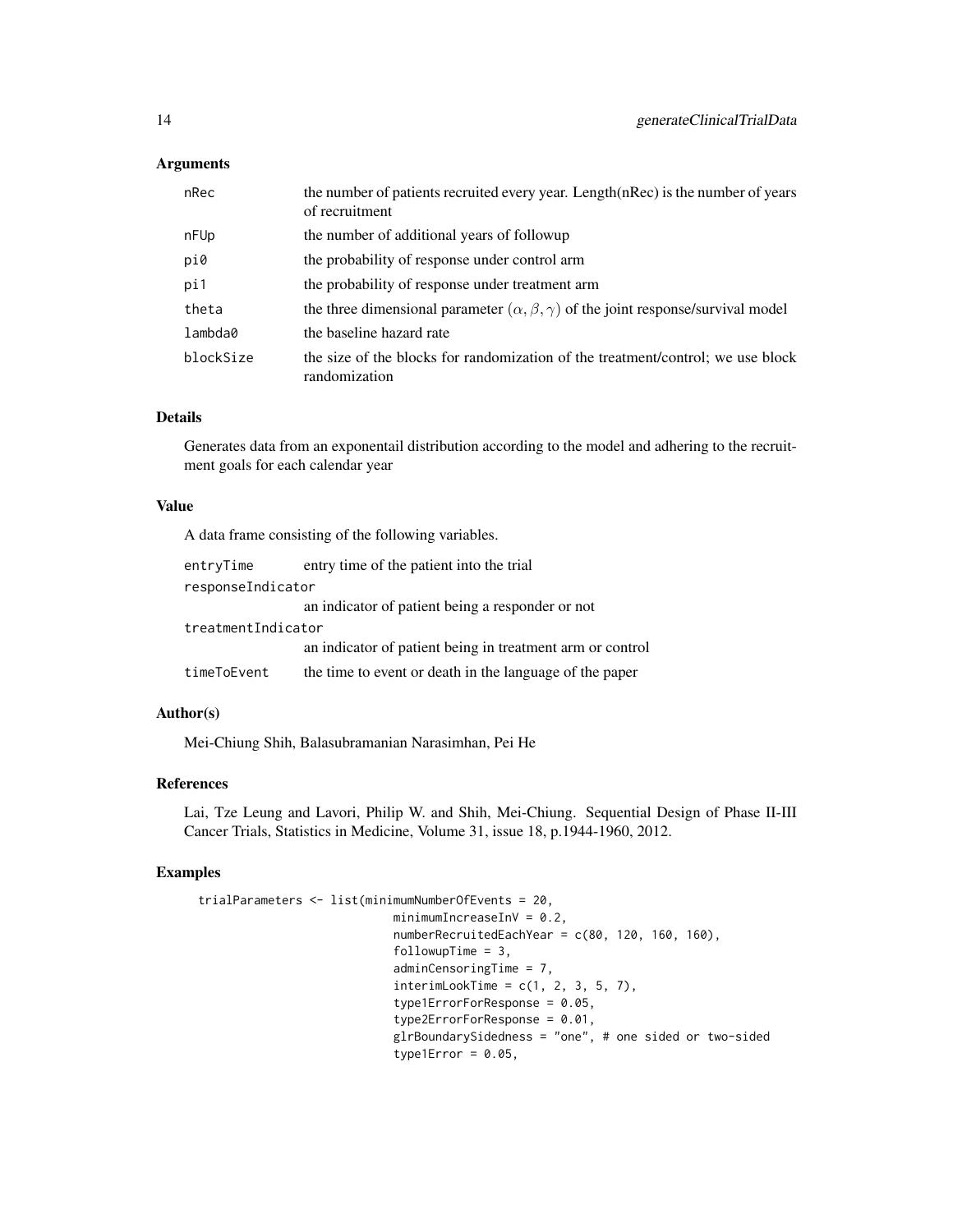```
type2Error = 0.10,
                             epsType1 = 1/3,
                             epsType2 = 1/3)trueParameters \le list(p0 = 0.3,
                           p1 = 0.3,
                            pdiffHyp=0.3,
                            theta = list(
                                    alpha = 0,
                                    beta = \theta,
                                    gamma = 0,
                            baselineLambda = 0.35,
                            etaHyp = 0.25)
rngSeed <- 9872831
d <- generateClinicalTrialData(nRec = trialParameters$numberRecruitedEachYear,
                                    nFUp = trialParameters$followupTime,
                                    pi0 = trueParameters$p0,
                                    pi1 = trueParameters$p1,
                                    theta = trueParameters$theta,
                                    lambda0 = trueParameters$baselineLambda)
```
<span id="page-14-1"></span>generateInterimData *Generate interim data for a clinical trial from a data set.*

## Description

Generate interim data at a given time from a dataset

## Usage

generateInterimData(clinicalTrialDF, interimTime, administrativeCensoringTime)

#### Arguments

clinicalTrialDF The data frame from which to generate the interim data. It is assumed that the variables entryTime, responseIndicator, treatmentIndicator and timeToEvent are present interimTime the interim time for which the data is to generated administrativeCensoringTime The administrative censoring time when the study concludes

#### Details

As it stands this function also is geared towards the simulation scenario. Needs to be cleaned up a bit.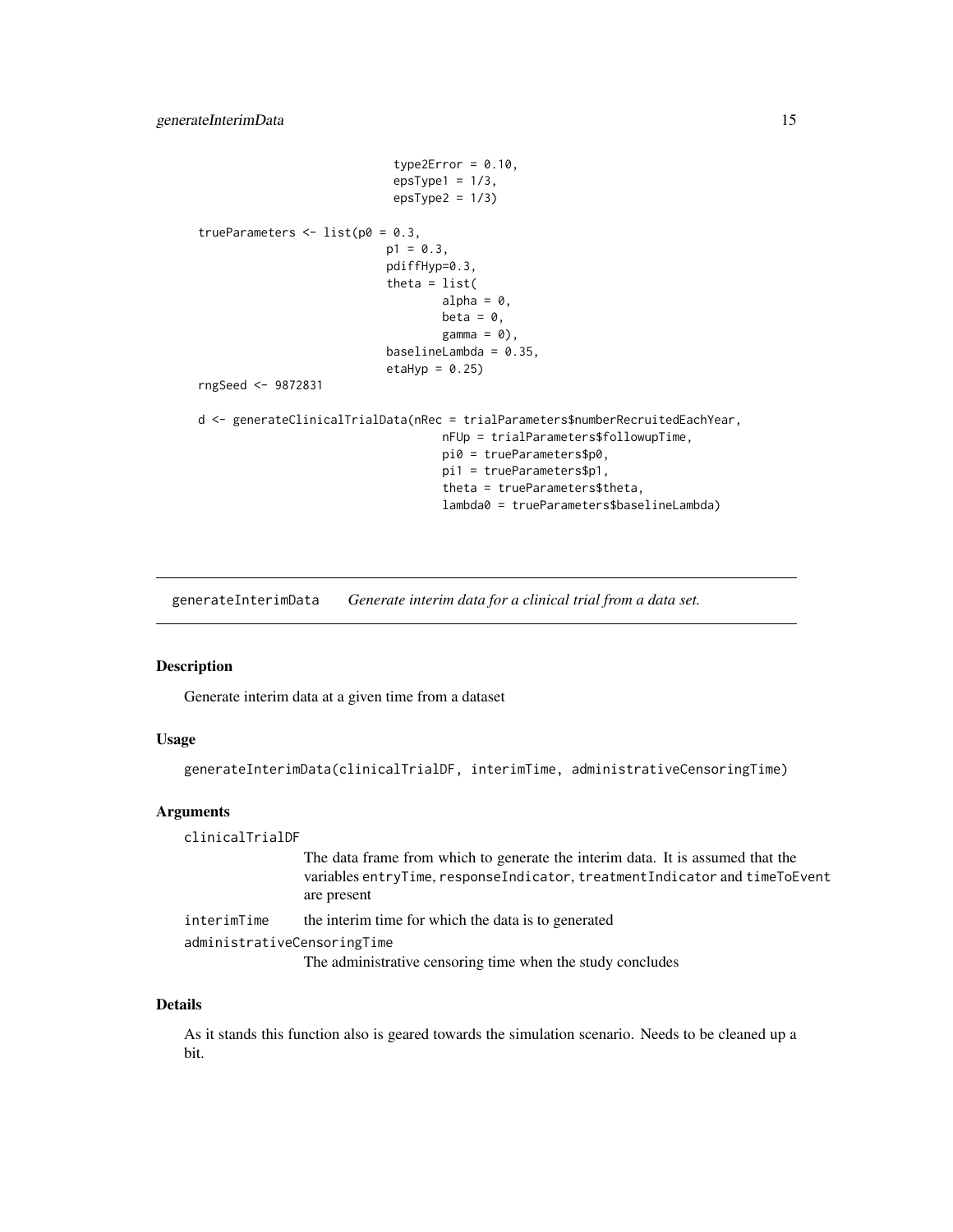#### Value

Returns a subset of the input data frame with the following additional variables.

| delta     | the event indicator |
|-----------|---------------------|
| eventTime | calendar event time |

Furthermore, the timeToEvent variable is appropriately calculated

#### Author(s)

Mei-Chiung Shih, Balasubramanian Narasimhan, Pei He

#### References

Lai, Tze Leung and Lavori, Philip W. and Shih, Mei-Chiung. Sequential Design of Phase II-III Cancer Trials, Statistics in Medicine, Volume 31, issue 18, p.1944-1960, 2012.

#### Examples

```
trialParameters <- list(minimumNumberOfEvents = 20,
                            minimumIncreasingInV = 0.2,
                            numberRecruitedEachYear = c(80, 120, 160, 160),
                            followupTime = 3,
                            adminCensoringTime = 7,
                            interimLookTime = c(1, 2, 3, 5, 7),type1ErrorForResponse = 0.05,
                            type2ErrorForResponse = 0.01,
                            glrBoundarySidedness = "one", # one sided or two-sided
                            type1Error = 0.05.
                            type2Error = 0.10,
                            epsType1 = 1/3,
                            epsType2 = 1/3trueParameters \leq - list(p0 = 0.3,
                           p1 = 0.3,
                           pdiffHyp=0.3,
                           theta = list(alpha = 0,
                                   beta = 0,
                                   gamma = 0,
                           baselineLambda = 0.35,
                           etaHyp = 0.25)
rngSeed <- 9872831
d <- generateClinicalTrialData(nRec = trialParameters$numberRecruitedEachYear,
                                   nFUp = trialParameters$followupTime,
                                   pi0 = trueParameters$p0,
                                   pi1 = trueParameters$p1,
                                   theta = trueParameters$theta,
                                   lambda0 = trueParameters$baselineLambda)
dInterim <- generateInterimData(d, trialParameters$interimLookTime[2],
                                   trialParameters$adminCensoringTime)
```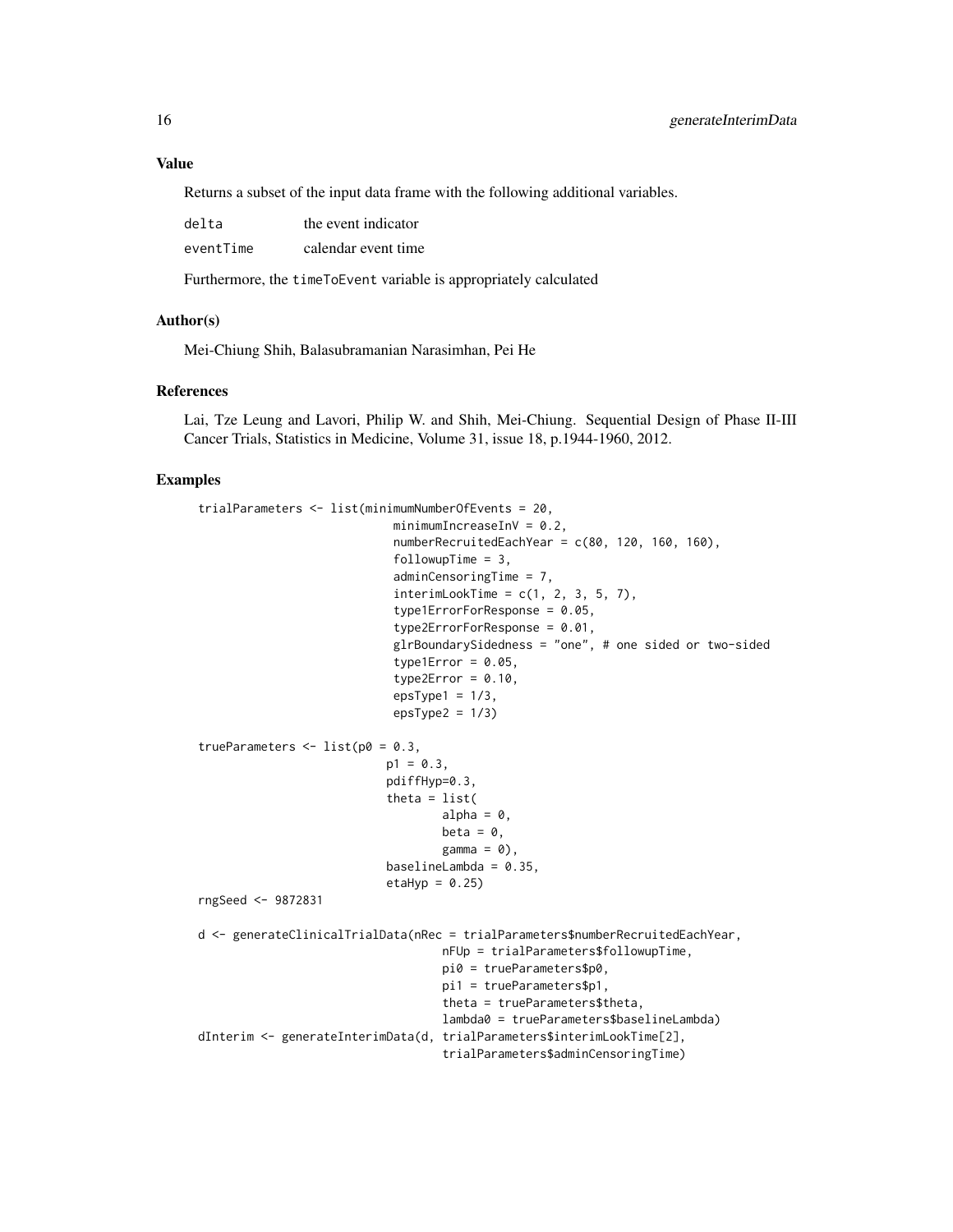<span id="page-16-1"></span><span id="page-16-0"></span>generateSP23Design *Generate a seamless Phase II-III design object given some the true parameters and clinical trial parameters*

## **Description**

Generate a seamless Phase II-III design object given some the true parameters and clinical trial parameters

#### Usage

generateSP23Design(trueParameters, trialParameters)

#### Arguments

trueParameters A list constisting of several components including p0, the true probability of response under control, p1, the true probability of response under treatment, theta, a list of three items  $(\alpha, \beta, \gamma)$ , baselineLambda, the base line hazard rate (constant for now), etaHyp, the hypothesized non-null hazard  $d$ .

#### trialParameters

A list constisting of several components including numberRecruitedEachYear, a vector of recruitment numbers for each year, interimLookTime, the calendar interim look times, followupTime, the follow-up time, adminCensoringTime, the administrative censoring time, glrBoundarySidedness, either one or twosided generalized likelihood ratio boundaries, default one-sided, typeIError, the type I error desired, type2Error, the type II error desired, used only for computing futility boundaries (only nominally used; need to clarify), epsTypeI, the fraction to spend in interim looks for the modified Haybittle-Peto boundaries, epsTypeII, the fraction to spend in interim looks for the modified Haybittle-Peto boundaries.

#### Details

Generates a design object that is used throughout the simulation or an actual analysis.

## Value

An informal sp23Design object, a list of four items

|                      | trueParameters exactly the input above                                                                                                    |
|----------------------|-------------------------------------------------------------------------------------------------------------------------------------------|
| trialParameters      |                                                                                                                                           |
|                      | exactly the input above                                                                                                                   |
| glrBoundary          | a matrix of dimension number of interim looks by 4, containing the boundaries<br>for futility and efficacy for both response and survival |
| interimLookHistoryDF |                                                                                                                                           |
|                      | A data frame as described in exploreSP23Design.                                                                                           |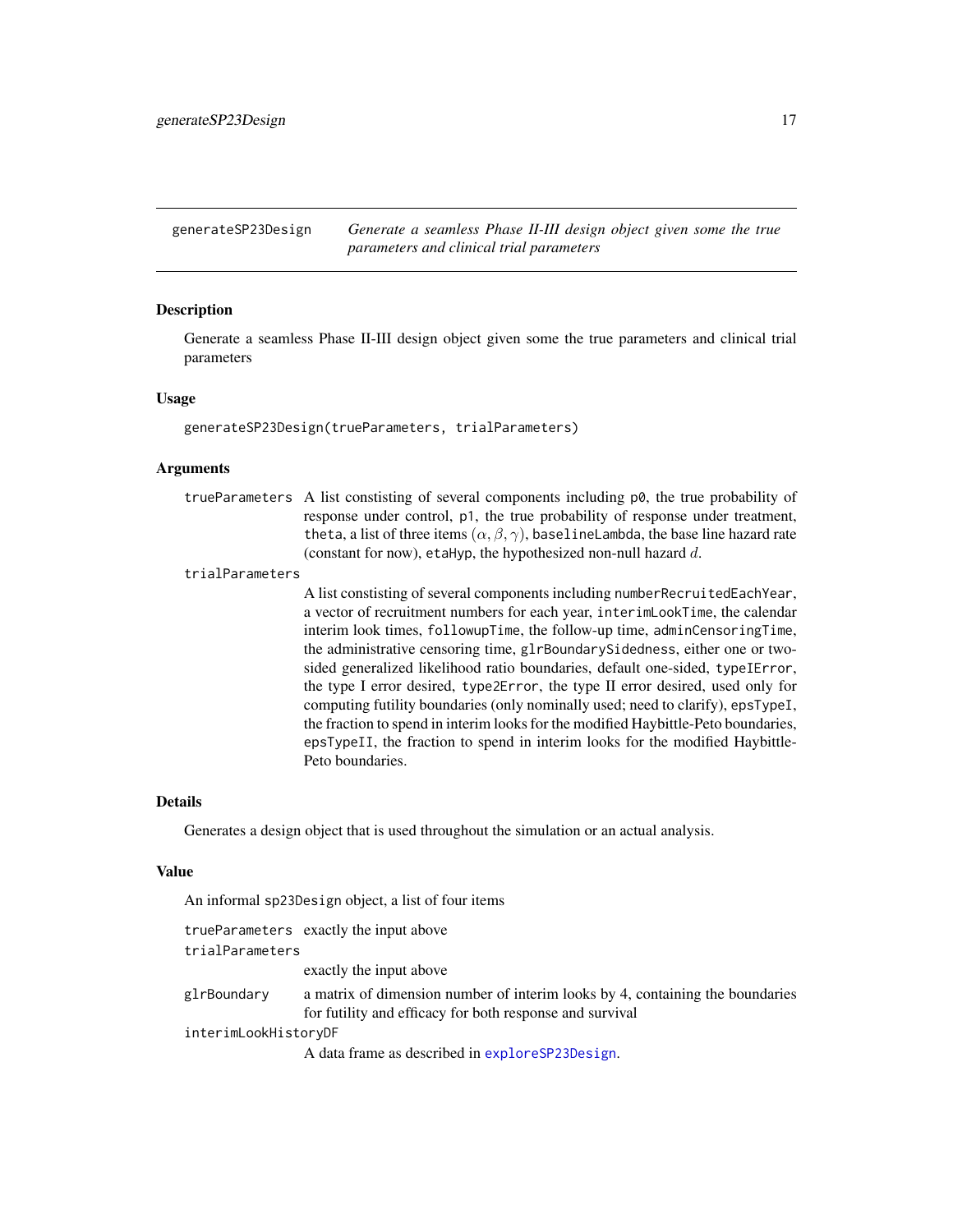<span id="page-17-0"></span>18 hessian between the contract of the state of the state of the state of the state of the state of the state of the state of the state of the state of the state of the state of the state of the state of the state of the s

#### Author(s)

Mei-Chiung Shih, Balasubramanian Narasimhan, Pei He

## References

Lai, Tze Leung and Lavori, Philip W. and Shih, Mei-Chiung. Sequential Design of Phase II-III Cancer Trials, Statistics in Medicine, Volume 31, issue 18, p.1944-1960, 2012.

## See Also

[exploreSP23Design](#page-10-1) and examples in the examples subdirectory of this package

## Examples

```
## trial parameters in paper
trialParameters <- list(minimumNumberOfEvents = 20,
                        minimumIncreasingInV = 0.2,
                        numberRecruitedEachYear = c(80, 120, 160, 160),
                        followupTime = 3,
                        adminCensoringTime = 7,
                        interimLookTime = c(1, 2, 3, 5, 7),type1ErrorForResponse = 0.05,
                        type2ErrorForResponse = 0.01,
                        glrBoundarySidedness = "one", # one sided or two-sided
                        type1Error = 0.05,
                        type2Error = 0.10,
                        epsType1 = 1/3,
                        epsType2 = 1/3)## Case C of table 1 in paper
caseC.TrueParameters <- list(p0 = 0.3,
                             p1 = 0.6,
                             pdiffHyp=0.3,
                             theta = list(
                               alpha = 0,
                               beta = \theta,
                               gamma = 0,
                             baselineLambda = 0.35,
                             etaHyp = 0.25)
## Do case C as example
sp23Design <- generateSP23Design(caseC.TrueParameters, trialParameters)
```
hessian *A utility function to compute the hessian of the generalized (conditional) partial likelihood ratio statistic*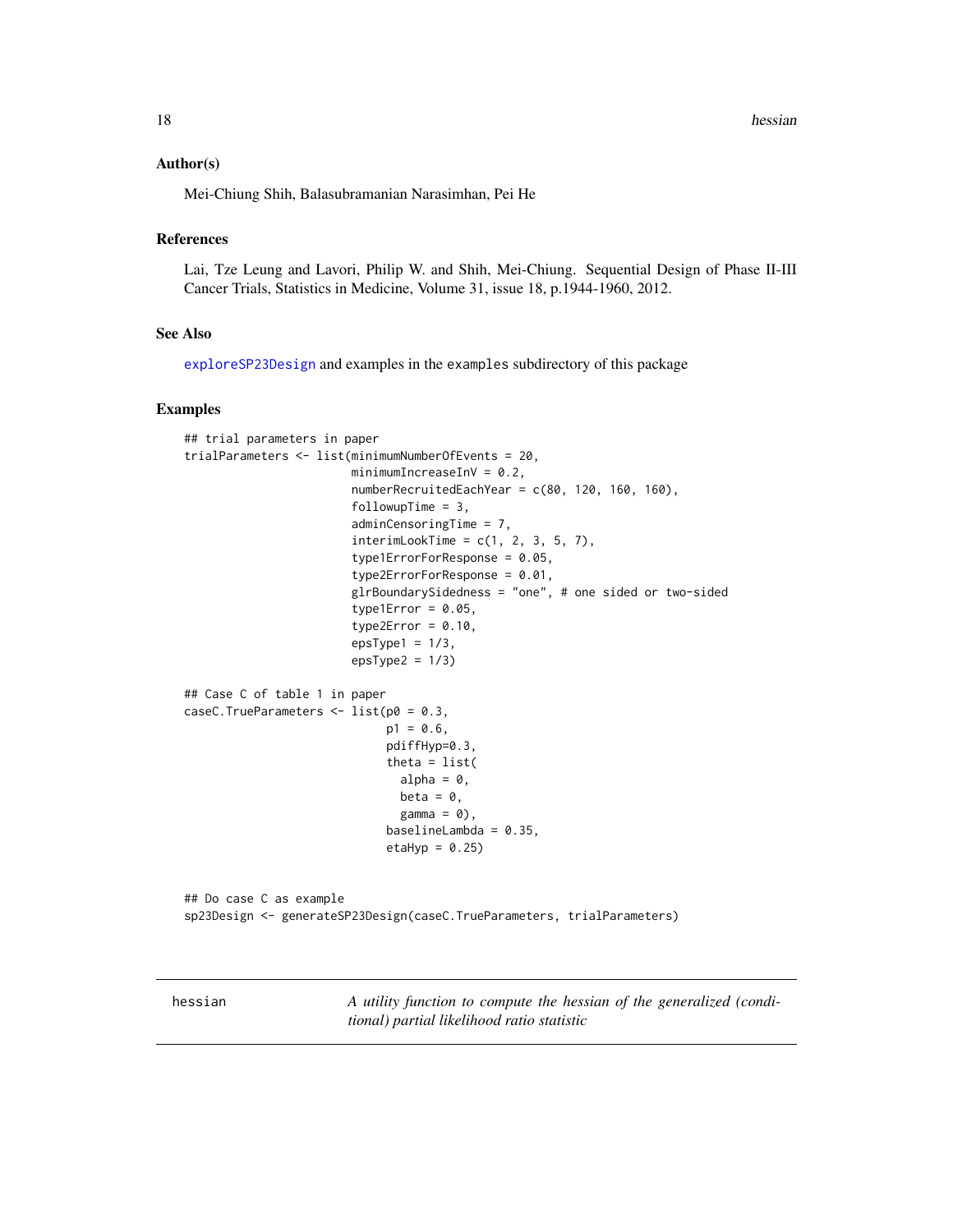#### <span id="page-18-0"></span>loglik1 to the control of the control of the control of the control of the control of the control of the control of the control of the control of the control of the control of the control of the control of the control of t

## Description

A utility function to compute the hessian of the generalized (conditional) partial likelihood ratio statistic

## Usage

```
hessian(theta, pi, interimData)
```
## Arguments

| theta       | The three-element vector $(\alpha, \beta, \gamma)$ |
|-------------|----------------------------------------------------|
| рi          | The two-element vector $(\pi_0, \pi_1)$            |
| interimData | The interim data frame                             |

## Details

Computes the hessian

## Value

A  $3\times3$  matrix of the hessian

## Author(s)

Mei-Chiung Shih, Balasubramanian Narasimhan, Pei He

## References

Lai, Tze Leung and Lavori, Philip W. and Shih, Mei-Chiung. Sequential Design of Phase II-III Cancer Trials, Statistics in Medicine, Volume 31, issue 18, p.1944-1960, 2012.

loglik1 *Compute the response log-likelihood*

## Description

Compute the response log-likelihood

#### Usage

```
loglik1(piVec, respSummary)
```
## Arguments

| piVec       | The two-element vector of $(\pi_0, \pi_1)$                                       |
|-------------|----------------------------------------------------------------------------------|
| respSummary | A vector consisting of the summary of data described in compute Response Summary |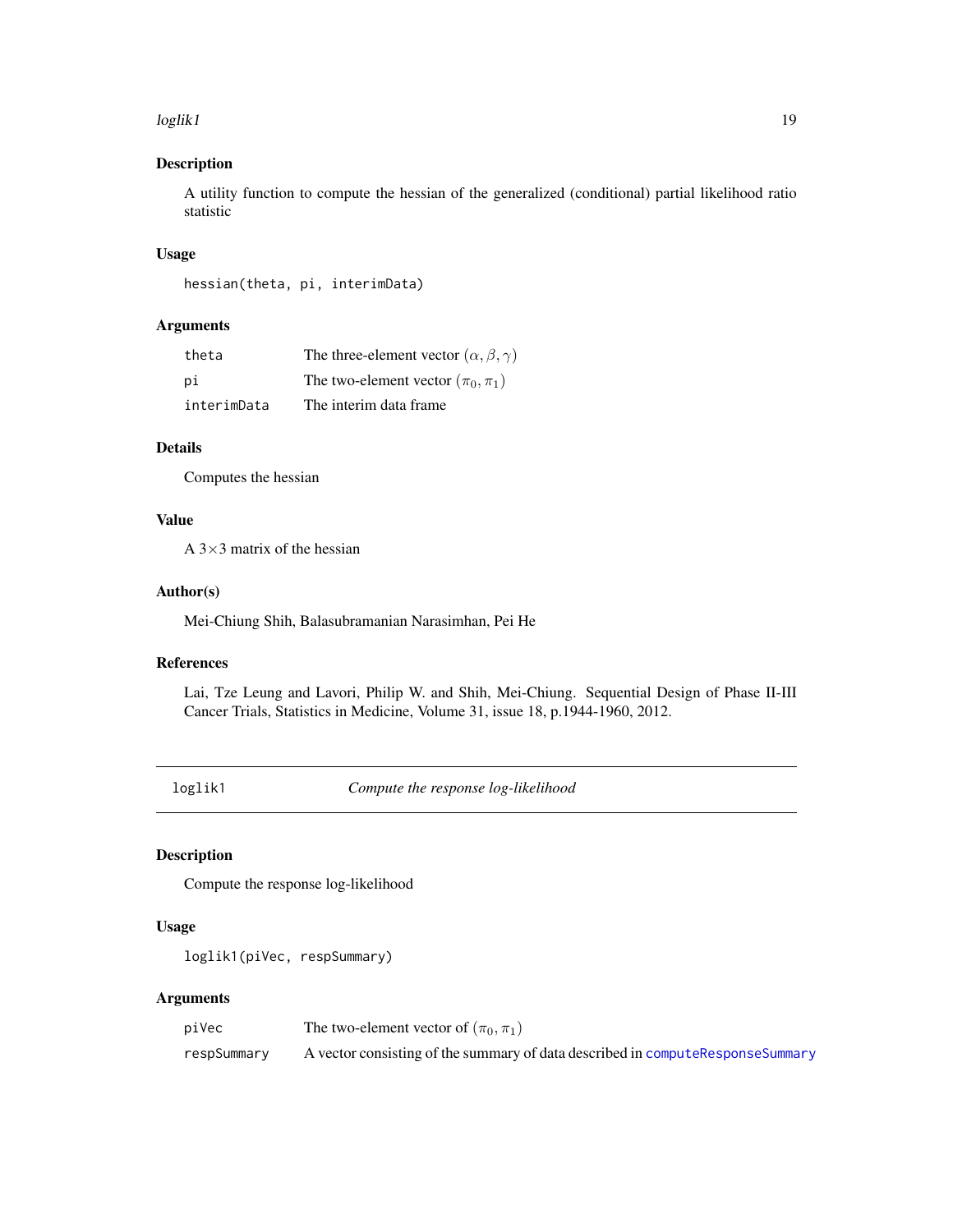## <span id="page-19-0"></span>Details

Computes the log-likelihood

## Value

the log-likelihood

## Author(s)

Mei-Chiung Shih, Balasubramanian Narasimhan, Pei He

## References

Lai, Tze Leung and Lavori, Philip W. and Shih, Mei-Chiung. Sequential Design of Phase II-III Cancer Trials, Statistics in Medicine, Volume 31, issue 18, p.1944-1960, 2012.

loglik1GivenDelta *Computes the constrained response log-likelihood (on the alternative)*

#### Description

Computes the constrained response log-likelihood (on the alternative)

#### Usage

```
loglik1GivenDelta(p, respSummary, delta = 0)
```
## Arguments

|             | The probability $\pi_0$                                                          |
|-------------|----------------------------------------------------------------------------------|
| respSummary | A vector consisting of the summary of data described in compute Response Summary |
| delta       | The scalar value of the difference $\pi_1 - \pi_0$                               |

## Details

Computes the constrained response log-likelihood (on the alternative)

## Value

the (constrained) response log likelihood

#### Author(s)

Mei-Chiung Shih, Balasubramanian Narasimhan, Pei He

## References

Lai, Tze Leung and Lavori, Philip W. and Shih, Mei-Chiung. Sequential Design of Phase II-III Cancer Trials, Statistics in Medicine, Volume 31, issue 18, p.1944-1960, 2012.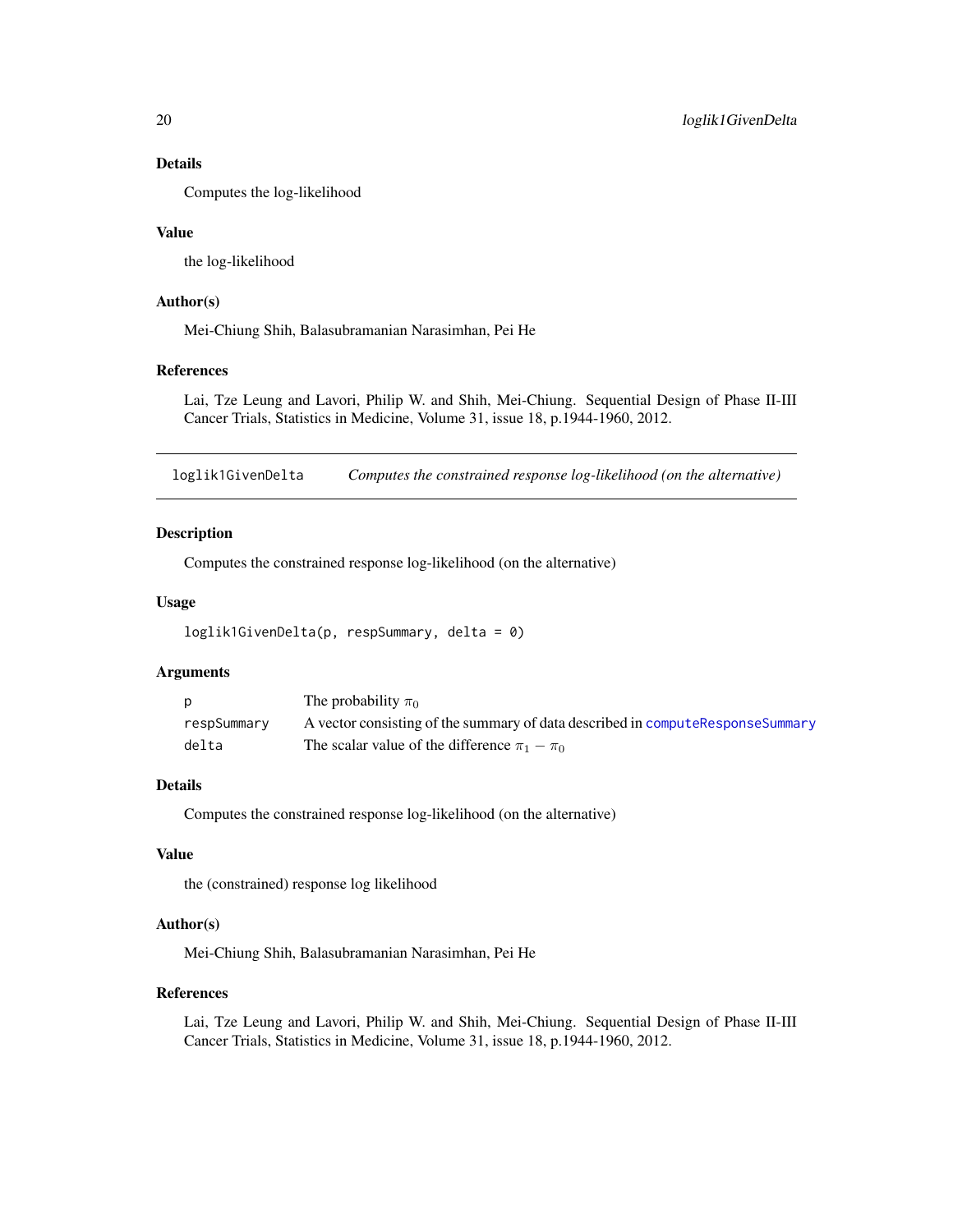<span id="page-20-0"></span>

## Description

Computes the survival log-likelihood

#### Usage

```
loglik2(theta, interimData)
```
## Arguments

| theta       | the three-element vector of $(\alpha, \beta, \gamma)$ |
|-------------|-------------------------------------------------------|
| interimData | The interim data                                      |

## Details

Computes the survival log-likelihood

## Value

the survival log-likelihood

#### Author(s)

Mei-Chiung Shih, Balasubramanian Narasimhan, Pei He

## References

Lai, Tze Leung and Lavori, Philip W. and Shih, Mei-Chiung. Sequential Design of Phase II-III Cancer Trials, Statistics in Medicine, Volume 31, issue 18, p.1944-1960, 2012.

loglik2.repar0 *Computes the constrained survival log-likelihood*

## Description

Computes the constrained survival log-likelihood

## Usage

```
loglik2.repar0(xi, interimData, pi0, pi1, eta.hyp = 0)
```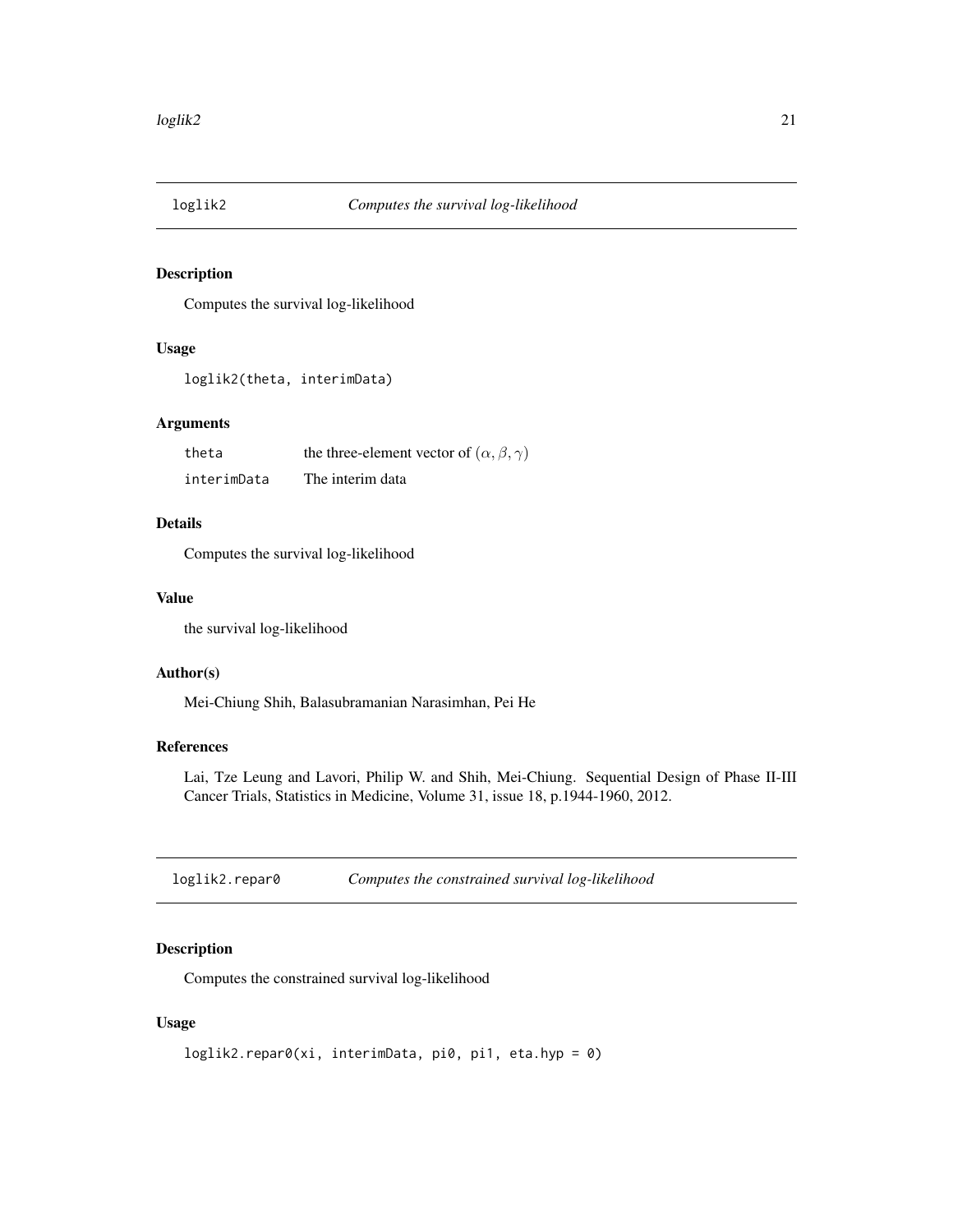## <span id="page-21-0"></span>Arguments

| хi          | the three-element vector of $(a = e^{\alpha}, b = e^{\beta}, c = e^{\gamma})$ |
|-------------|-------------------------------------------------------------------------------|
| interimData | the interim data                                                              |
| pi0         | the value $\pi_0$                                                             |
| pi1         | the value $\pi_1$                                                             |
| eta.hvp     | The hypothesised difference $d$ in the alternative hypothesis                 |
|             |                                                                               |

## Details

This uses the reparametrization above in terms of  $(a, b, c)$  rather than  $(\alpha, \beta, \gamma)$ 

## Value

The constrained survival log-likelihood

## Author(s)

Mei-Chiung Shih, Balasubramanian Narasimhan, Pei He

## References

Lai, Tze Leung and Lavori, Philip W. and Shih, Mei-Chiung. Sequential Design of Phase II-III Cancer Trials, Statistics in Medicine, Volume 31, issue 18, p.1944-1960, 2012.

<span id="page-21-1"></span>mHP.b *Compute the modified Haybittle-Peto boundary*

## Description

Compute the modified Haybittle-Peto boundary

#### Usage

```
mHP.b(mu = c(0, 0), v = c(1, 2), alpha = 0.05, eps = 1/2, side = c("one", "two"))
```
## Arguments

| mu       | The mean vector                                                           |
|----------|---------------------------------------------------------------------------|
| <b>V</b> | The variance vector, usually proportional to information in calendar time |
| alpha    | The significance desired                                                  |
| eps      | The fraction of alpha to use                                              |
| side     | one-sided or two-sided (one or two)                                       |

## Details

Compute the modified Haybittle-Peto boundary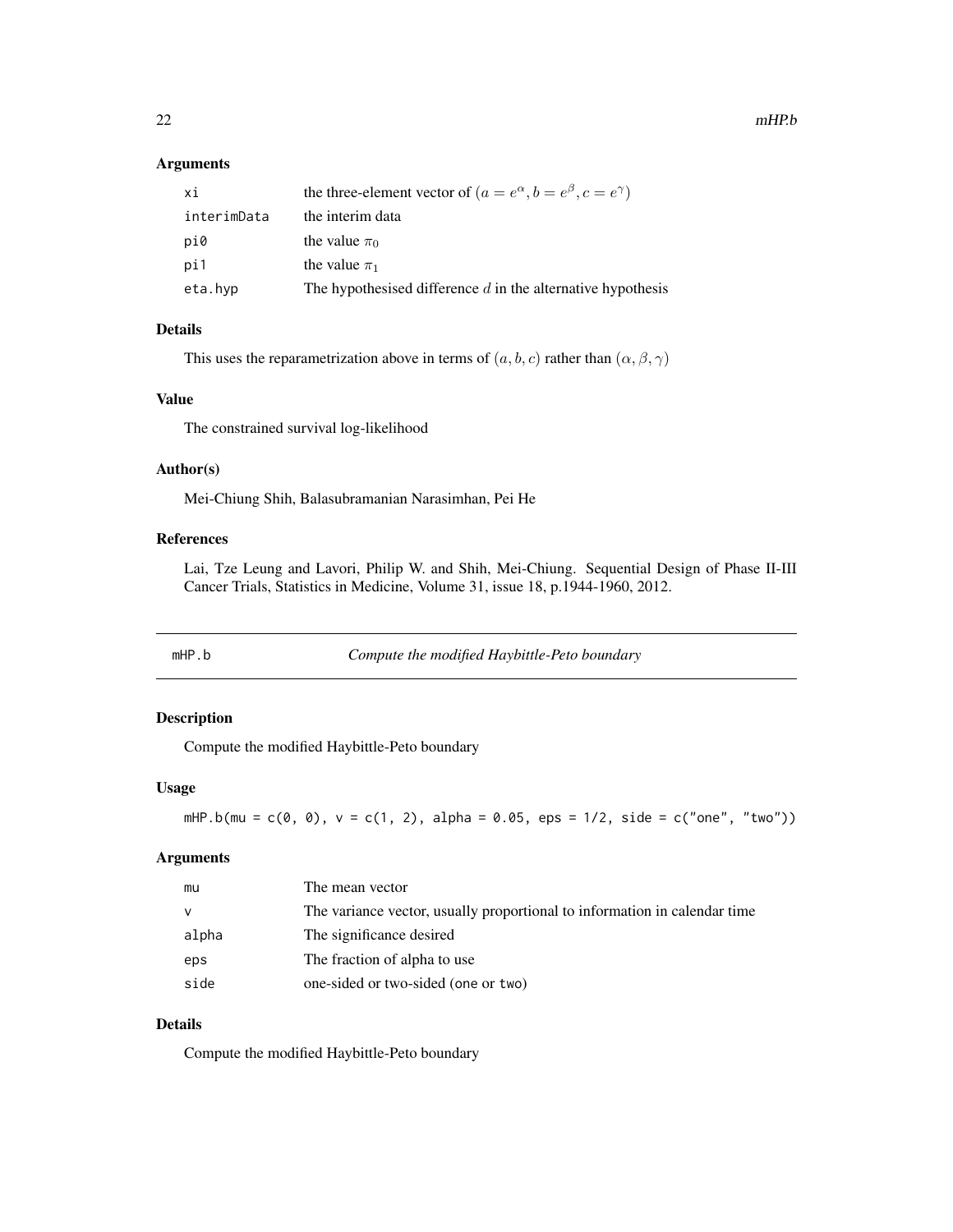#### <span id="page-22-0"></span>mHP.c  $\sim$  23

## Value

the modified Haybittle-Peto boundary

## Author(s)

Mei-Chiung Shih, Balasubramanian Narasimhan, Pei He

#### References

Lai, Tze Leung and Lavori, Philip W. and Shih, Mei-Chiung. Sequential Design of Phase II-III Cancer Trials, Statistics in Medicine, Volume 31, issue 18, p.1944-1960, 2012.

mHP.c *Compute the modified Haybittle-Peto boundary for the final look*

## Description

Compute the modified Haybittle-Peto boundary for the final look

#### Usage

```
mHP.c(mu = c(0, 0, 0), v = c(1, 2, 3), b = 3, alpha = 0.05,
     eps = 1/2, side = c("one", "two")
```
#### Arguments

| mu     | the mean vector                                                               |
|--------|-------------------------------------------------------------------------------|
| $\vee$ | The variance vector, usually proportional to information in calendar time     |
| b      | The (constant) modified Haybittle-Peto boundary, typically computed by mHP. b |
| alpha  | The significance level desired                                                |
| eps    | The fraction of alpha to use                                                  |
| side   | one-sided or two-sided (one or two)                                           |

## Details

Compute the modified Haybittle-Peto boundary for the final look

## Value

the modified Haybittle-Peto boundary for the final look

## Author(s)

Mei-Chiung Shih, Balasubramanian Narasimhan, Pei He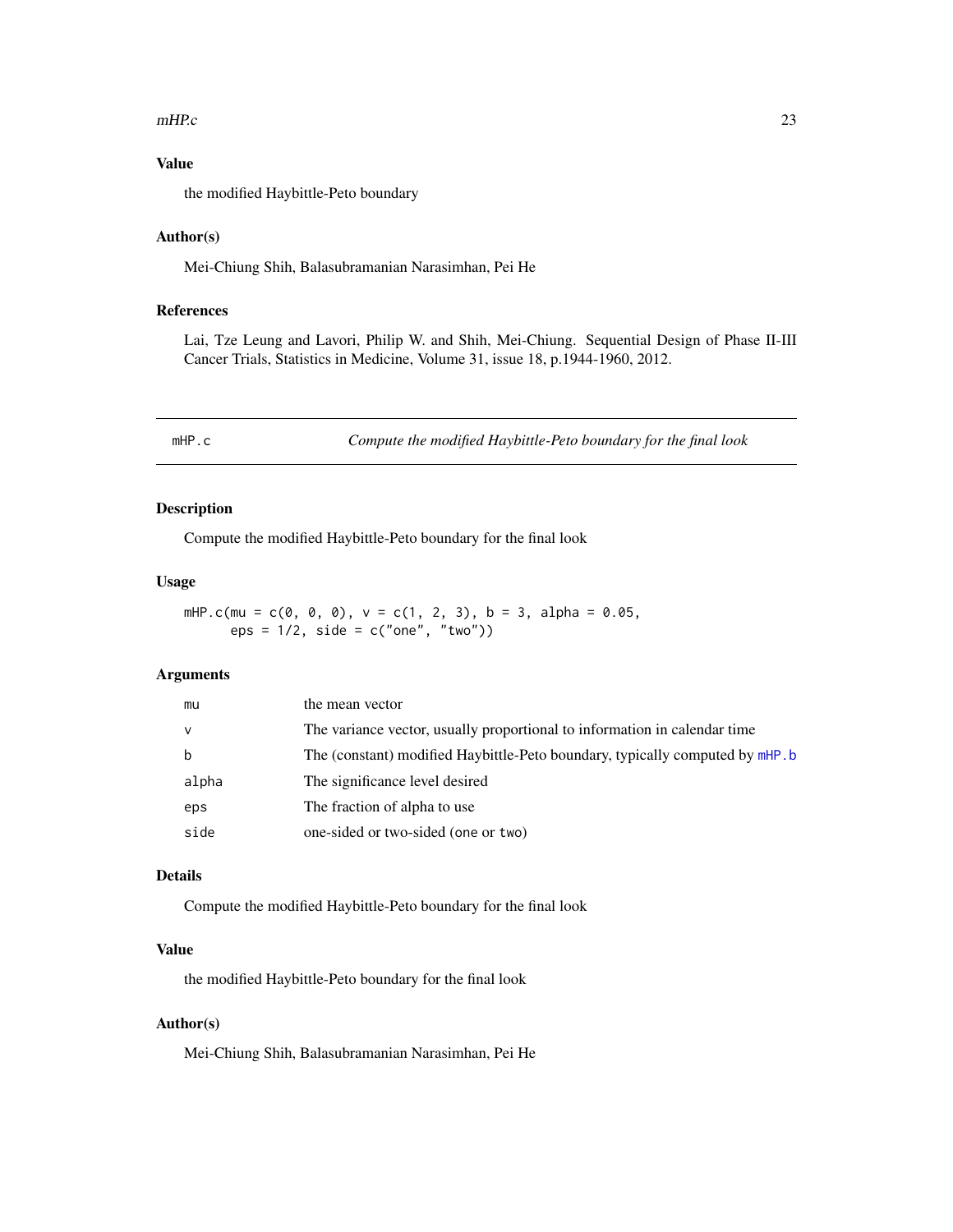#### <span id="page-23-0"></span>References

Lai, Tze Leung and Lavori, Philip W. and Shih, Mei-Chiung. Sequential Design of Phase II-III Cancer Trials, Statistics in Medicine, Volume 31, issue 18, p.1944-1960, 2012.

performInterimLook *Perform an interim look in a seamless Phase II-III clinical trial*

## Description

Perform an interim look in a seamless Phase II-III clinical trial

## Usage

```
performInterimLook(k, trueParameters, trialParameters, glrBoundary,
                   interimData, interimLookHistoryDF, argRejectH0R)
```
## Arguments

| the index of the look                                                                                                     |
|---------------------------------------------------------------------------------------------------------------------------|
| trueParameters the true parameters, usually available in an object generated by generateSP23Design                        |
| trialParameters                                                                                                           |
| the trial parameters, usually available in an object generated by generate SP23Design                                     |
| the generalized likelihood ratio boundaries, usually available in an object pro-<br>duced by generateSP23Design           |
| the interim data                                                                                                          |
| interimLookHistoryDF                                                                                                      |
| the interim look history data frame matrix described in explore SP23Design                                                |
| A flag that indicates whether $H_0^R$ has been rejected in the previous look; A value<br>of FALSE is used for first look. |
|                                                                                                                           |

## Details

Perform an interim look in a seamless Phase II-III clinical trial

## Value

a vector of named values described in [exploreSP23Design](#page-10-1), essentially providing a new row to the interim look history data frame

#### Author(s)

Mei-Chiung Shih, Balasubramanian Narasimhan, Pei He

#### References

Lai, Tze Leung and Lavori, Philip W. and Shih, Mei-Chiung. Sequential Design of Phase II-III Cancer Trials, Statistics in Medicine, Volume 31, issue 18, p.1944-1960, 2012.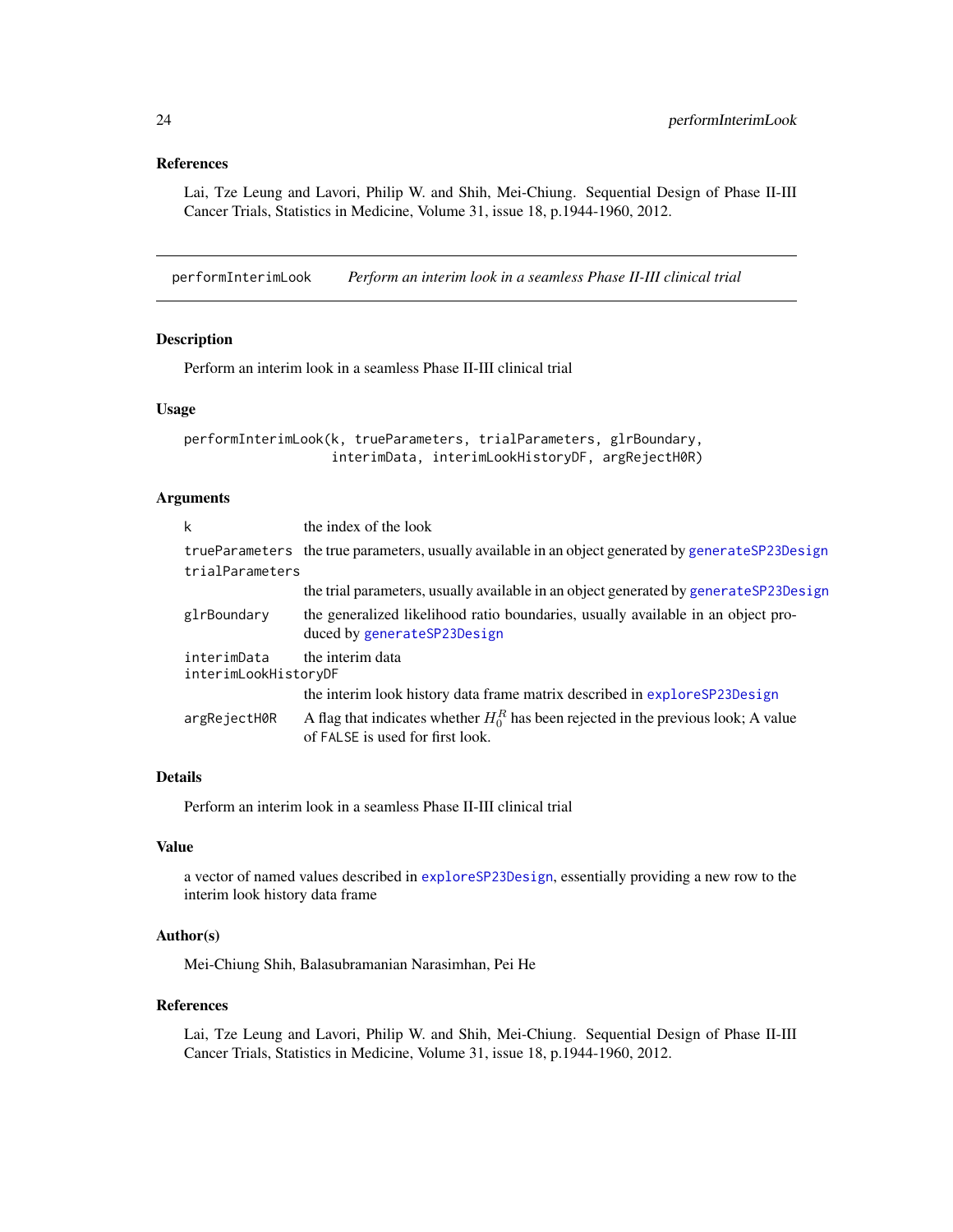#### <span id="page-24-0"></span>Examples

```
trialParameters <- list(minimumNumberOfEvents = 20,
                            minimumIncreasingInV = 0.2,
                             numberRecruitedEachYear = c(80, 120, 160, 160),
                             followupTime = 3,
                             adminCensoringTime = 7,
                             interimLookTime = c(1, 2, 3, 5, 7),type1ErrorForResponse = 0.05,
                             type2ErrorForResponse = 0.01,
                             glrBoundarySidedness = "one", # one sided or two-sided
                             type1Error = 0.05,
                             type2Error = 0.10,
                             epsType1 = 1/3,
                             epsType2 = 1/3trueParameters \le list(p0 = 0.3,
                           p1 = 0.3,
                           pdiffHyp=0.3,
                           theta = list(alpha = 0,
                                    beta = \theta,
                                    gamma = 0,
                           baselineLambda = 0.35,
                           etaHyp = 0.25)
rngSeed <- 9872831
sp23Design <- generateSP23Design(trueParameters, trialParameters)
d <- generateClinicalTrialData(nRec = trialParameters$numberRecruitedEachYear,
                                    nFUp = trialParameters$followupTime,
                                    pi0 = trueParameters$p0,
                                    pi1 = trueParameters$p1,
                                    theta = trueParameters$theta,
                                    lambda0 = trueParameters$baselineLambda)
dInterim <- generateInterimData(d, trialParameters$interimLookTime[1],
                                     trialParameters$adminCensoringTime)
dInterim <- dInterim[order(dInterim$timeToEvent), ]
## This is a tricky function to use for all but the first interim look;
## see executeSP23Design code for details! Reason: interim look k depends
## on results of interim look k-1
##
performInterimLook(1, sp23Design$trueParameters, trialParameters, sp23Design$glrBoundary,
                   dInterim, sp23Design$interimLookHistoryDF,
                   argRejectH0R = FALSE)
```
resetSP23Design *Reset the design object so that counts and results are zeroed out*

#### Description

Reset the design object so that counts and results are zeroed out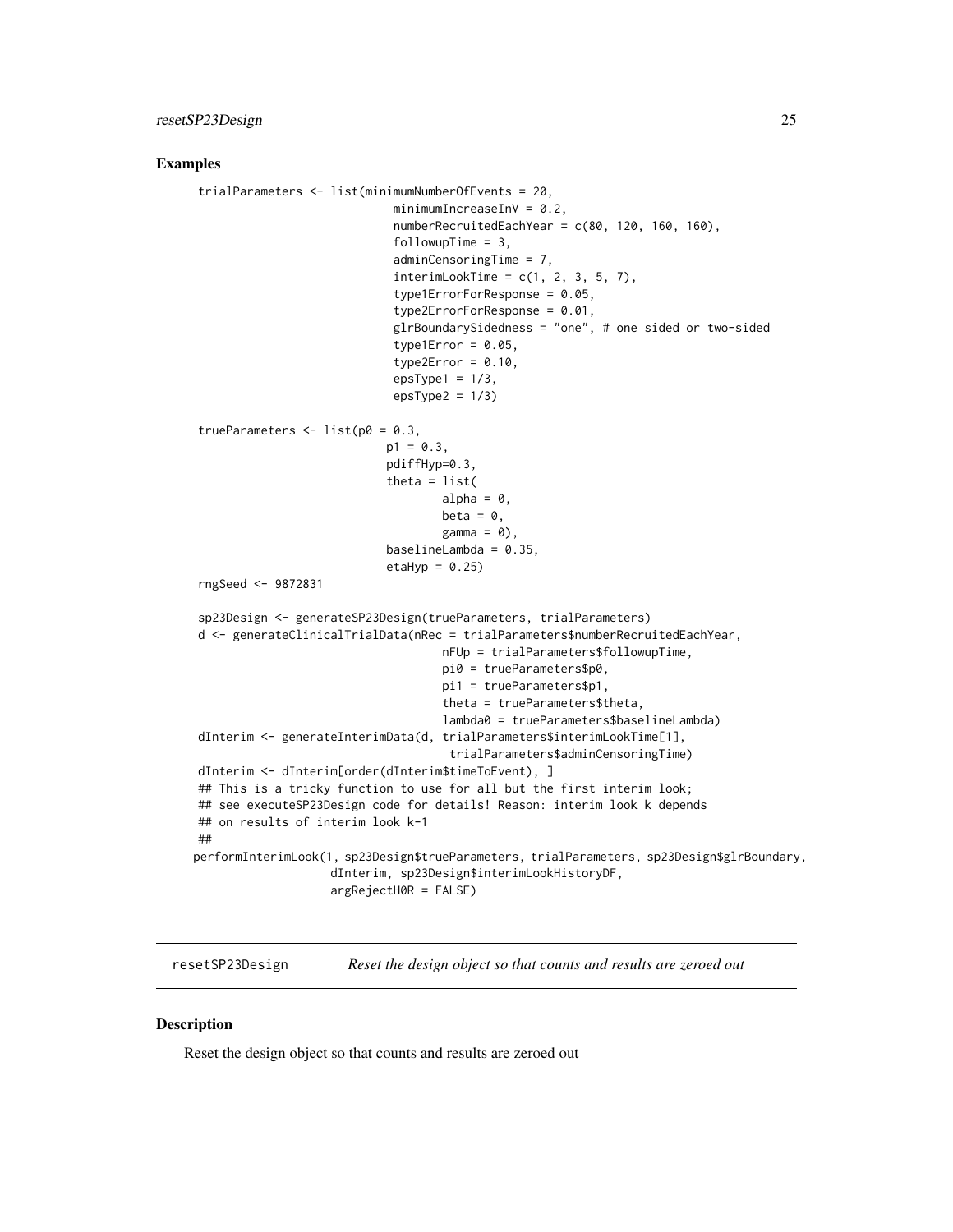#### Usage

```
resetSP23Design(sp23Design)
```
#### Arguments

```
sp23Design An object usually the result of generateSP23Design
```
## Details

Reset the design object so that counts and results are zeroed out

## Value

A new sp23Design object with counts and results zeroed out

## Author(s)

Mei-Chiung Shih, Balasubramanian Narasimhan, Pei He

#### References

Lai, Tze Leung and Lavori, Philip W. and Shih, Mei-Chiung. Sequential Design of Phase II-III Cancer Trials, Statistics in Medicine, Volume 31, issue 18, p.1944-1960, 2012.

## Examples

```
## Not run:
 trialParameters <- list(minimumNumberOfEvents = 20,
                      minimumIncreasingInV = 0.2,
                      numberRecruitedEachYear = c(80, 120, 160, 160),
                      followupTime = 3,
                      adminCensoringTime = 7,
                      interimLookTime = c(1, 2, 3, 5, 7),type1ErrorForResponse = 0.05,
                      type2ErrorForResponse = 0.01,
                      glrBoundarySidedness = "one", # one sided or two-sided
                      type1Error = 0.05,
                      type2Error = 0.10,
                      epsType1 = 1/3,
                      epsType2 = 1/3)## Case C of table 1 in paper
 caseC.TrueParameters <- list(p0 = 0.3,
                               p1 = 0.6,
                               pdiffHyp=0.3,
                               theta = list(alpha = 0,
                                   beta = \theta,
                                    gamma = 0,
                               baselineLambda = 0.35,
                               etaHyp = 0.25)
```
<span id="page-25-0"></span>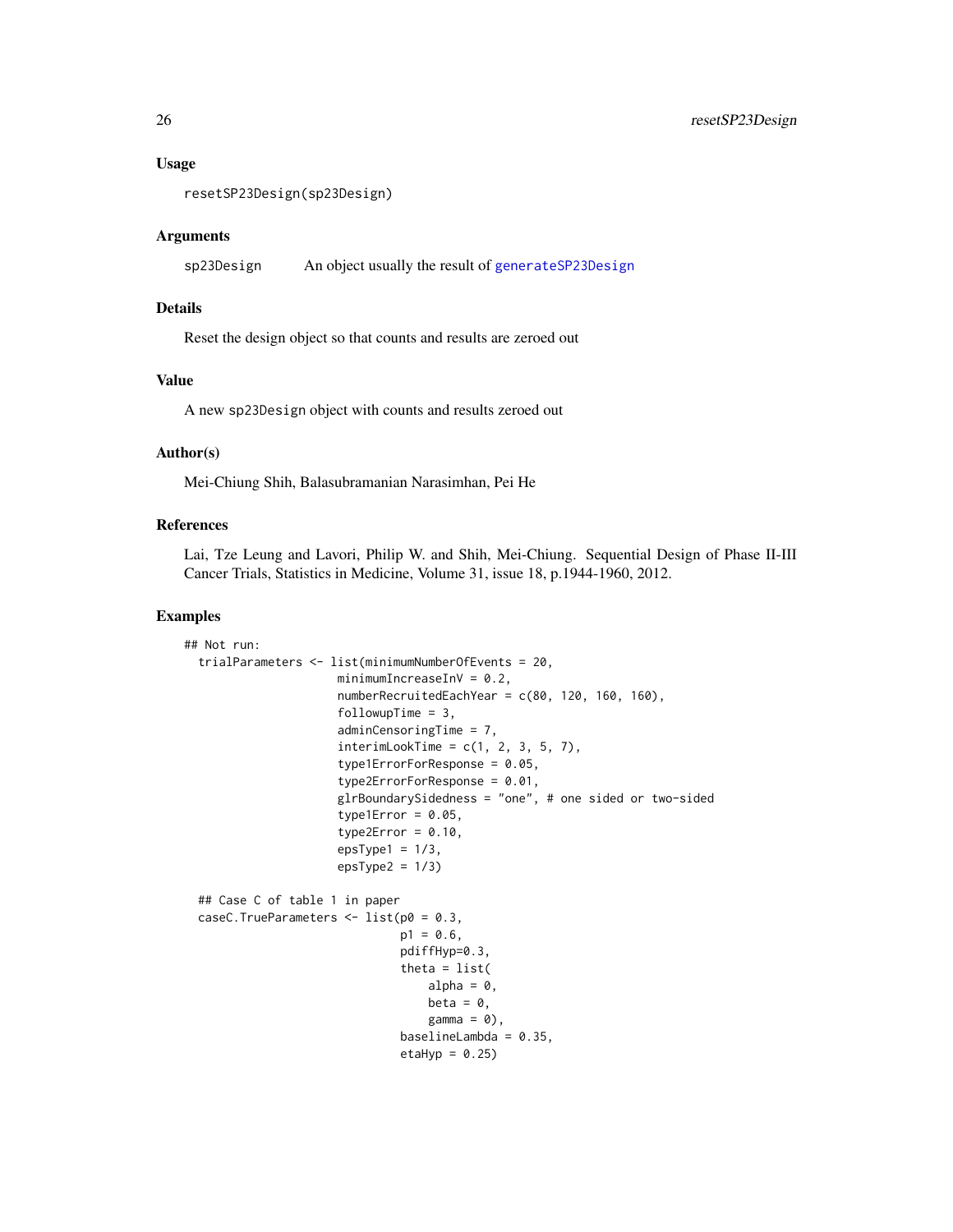## <span id="page-26-0"></span>solveForCGivenABD 27

```
## Do case C as example
sp23Design <- generateSP23Design(caseC.TrueParameters, trialParameters)
## do something ...
sp23Design <- resetSP23Design(sp23Design)
```
## End(Not run)

solveForCGivenABD *A convenience function to reduce dimension by solving for one variable* c *in terms of others* a*,* b*,* d

## Description

A convenience function to reduce dimension by solving for one variable  $c$  in terms of others  $a, b, d$ 

## Usage

```
solveForCGivenABD(piVec, a, b, d)
```
## Arguments

| piVec | The two-element vector of $(\pi_0, \pi_1)$ |
|-------|--------------------------------------------|
| a     | The value for $a$                          |
| h     | The value for b                            |
| -d    | The value for d                            |

## Details

Just solves the equation in closed form

## Value

the value for c

## Author(s)

Mei-Chiung Shih, Balasubramanian Narasimhan, Pei He

#### References

Lai, Tze Leung and Lavori, Philip W. and Shih, Mei-Chiung. Sequential Design of Phase II-III Cancer Trials, Statistics in Medicine, Volume 31, issue 18, p.1944-1960, 2012.